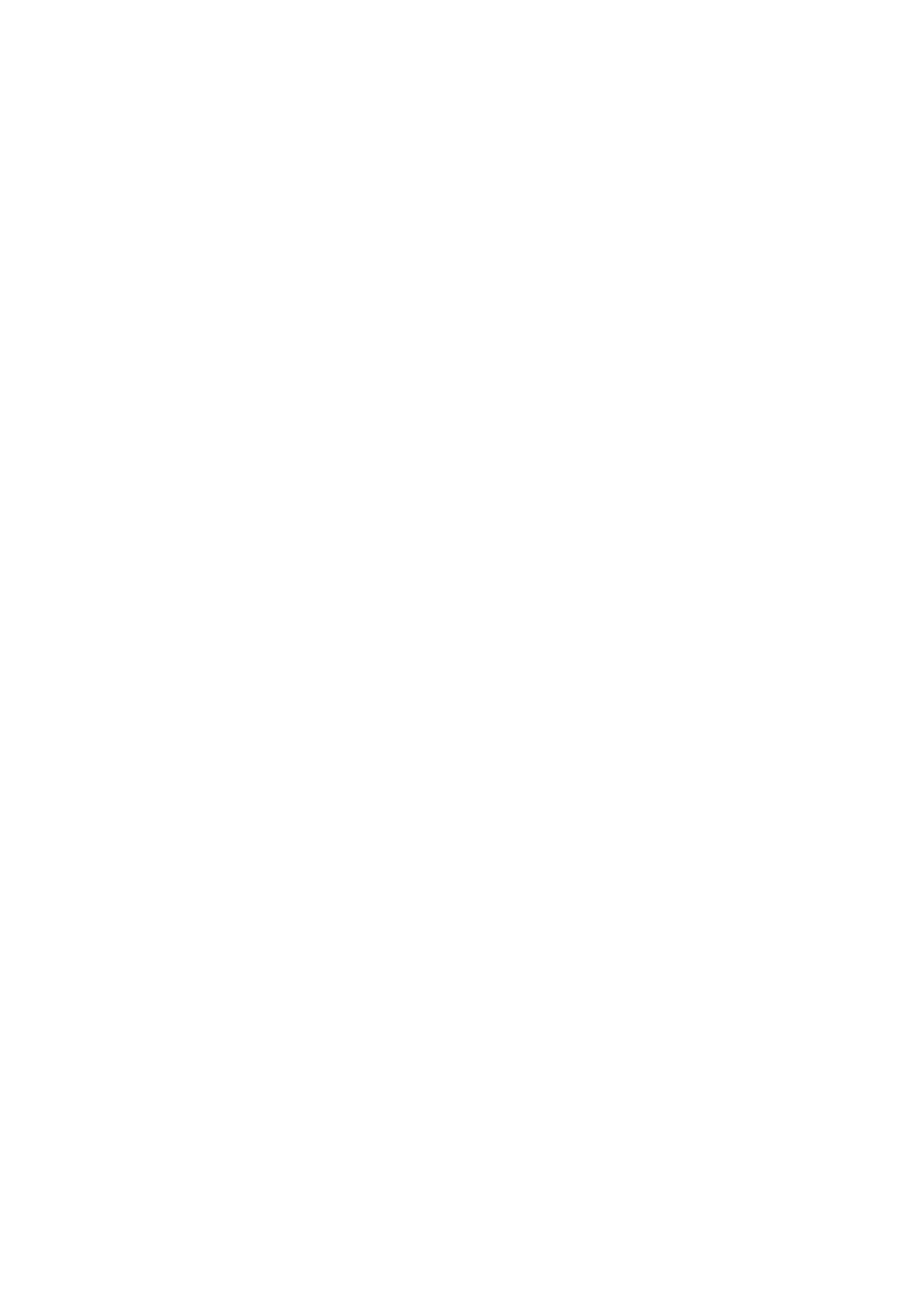## An Approximation Algorithm for Multi-unit Auctions: Numerical and Subject Experiments

Satoshi Takahashi, Yoichi Izunaga, Naoki Watanabe

# **QISS**

文部科学大臣認定 共同利用・共同研究拠点

関西大学ソシオネットワーク戦略研究機構

The Research Institute for Socionetwork Strategies, Kansai University Joint Usage / Research Center, MEXT, Japan Suita, Osaka, 564-8680, Japan URL: http://www.kansai-u.ac.jp/riss/index.html e-mail: riss@ml.kandai.jp tel. 06-6368-1228 fax. 06-6330-3304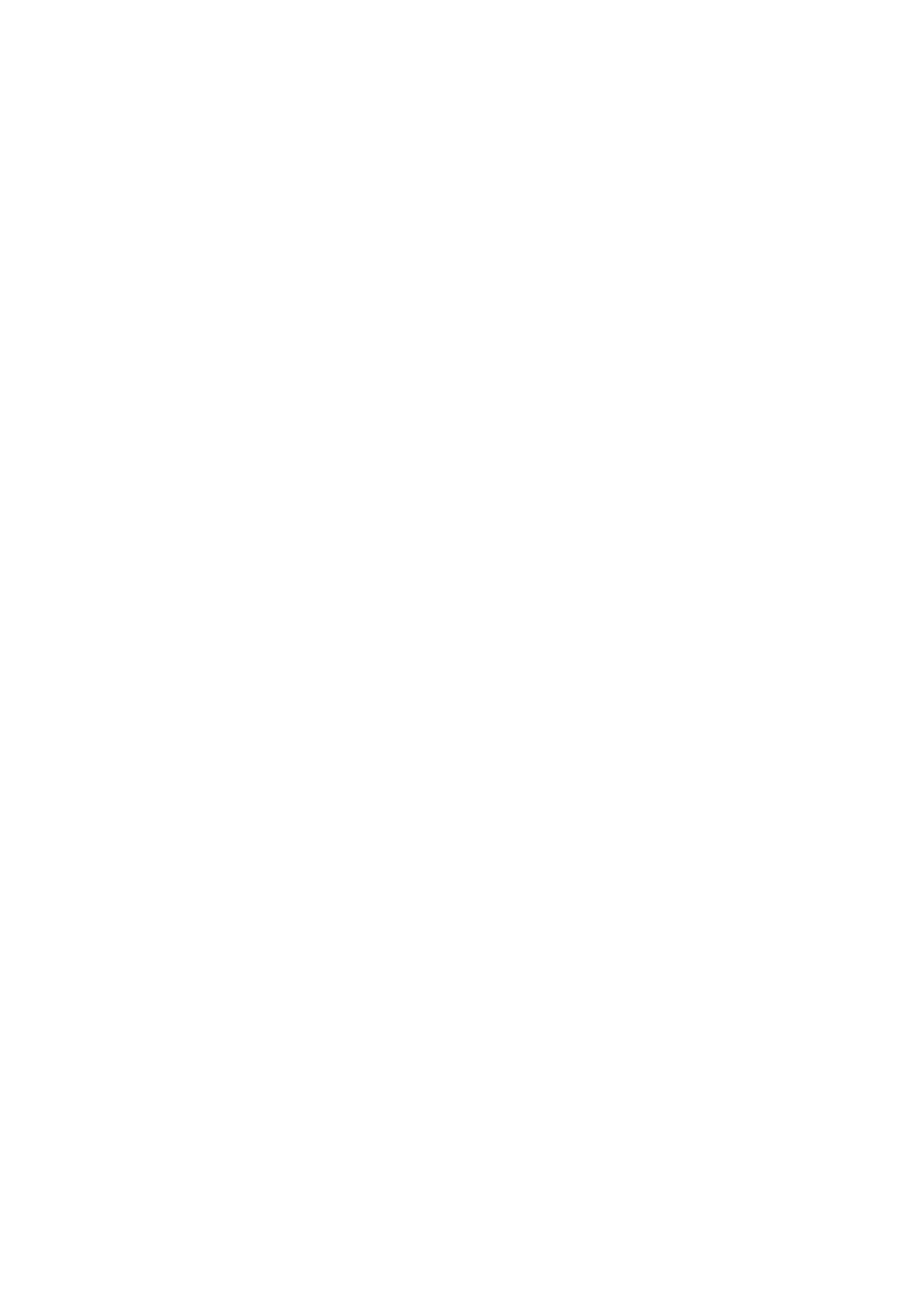### An Approximation Algorithm for Multi-unit Auctions: Numerical and Subject Experiments*<sup>∗</sup>*

Satoshi Takahashi*†* Yoichi Izunaga*‡* Naoki Watanabe*§*

November 3, 2017

#### **Abstract**

In multi-unit auctions for a single item, the Vickrey-Clarke-Groves mechanism (VCG) attains allocative efficiency but suffers from its computational complexity. Takahashi and Shigeno (2011) thus proposed a greedy based approximation algorithm (GBA). This paper reports that in a subject experiment there was truly a difference in efficiency rate but no significant difference in seller's revenue between GBA and VCG. It is not clear in theory whether each bidder will submit his or her true unit valuations in GBA. We show, however, that in a subject experiment there was no significant difference in the number of bids that obey "almost" truth-telling between GBA and VCG. As for individual bidding behavior, GBA and VCG show a sharp contrast when a human bidder competes against machine bidders; underbidding was observed in GBA, while overbidding was observed in VCG. Some results in a numerical experiment are also provided prior to reporting those observations.

**Keywords**: multi-unit auctions, approximation algorithm, experiment **JEL Classification**: C92, D44, D82

*<sup>∗</sup>*The authors wish to thank Maiko Shigeno, Tatsuyoshi Saijo, Yoshitsugu Yamamoto, and participants in seminars at DC2012, Université d'Aix-Marseille, and SING13 for their helpful comments and suggestions to the earlier versions of this manuscript. This research is supported by JSPS Grantin-Aid for Young Scientists (B) 26870200 and Grant-in-Aid for Scientific Research (B) 15H02972 (Takahashi), and Japan Center for Economic Research and Kansai University RISS (Watanabe).

*<sup>†</sup>*Graduate School of Informatics and Engineering, The University of Electro-Communications, Chofu, Tokyo, Japan. E-mail: stakahashi@uec.ac.jp

*<sup>‡</sup>*Faculty of Business Sciences, University of Tsukuba, Otsuka Bunkyo, Tokyo, Japan. E-mail: izunaga@gssm.otsuka.tsukuba.ac.jp

*<sup>§</sup>*Graduate School of Business Administration, Keio University, 4-1-1 Hiyoshi Kohoku, Yokohama, Kanagawa 223-8526, Japan. E-mail: naoki50@keio.jp.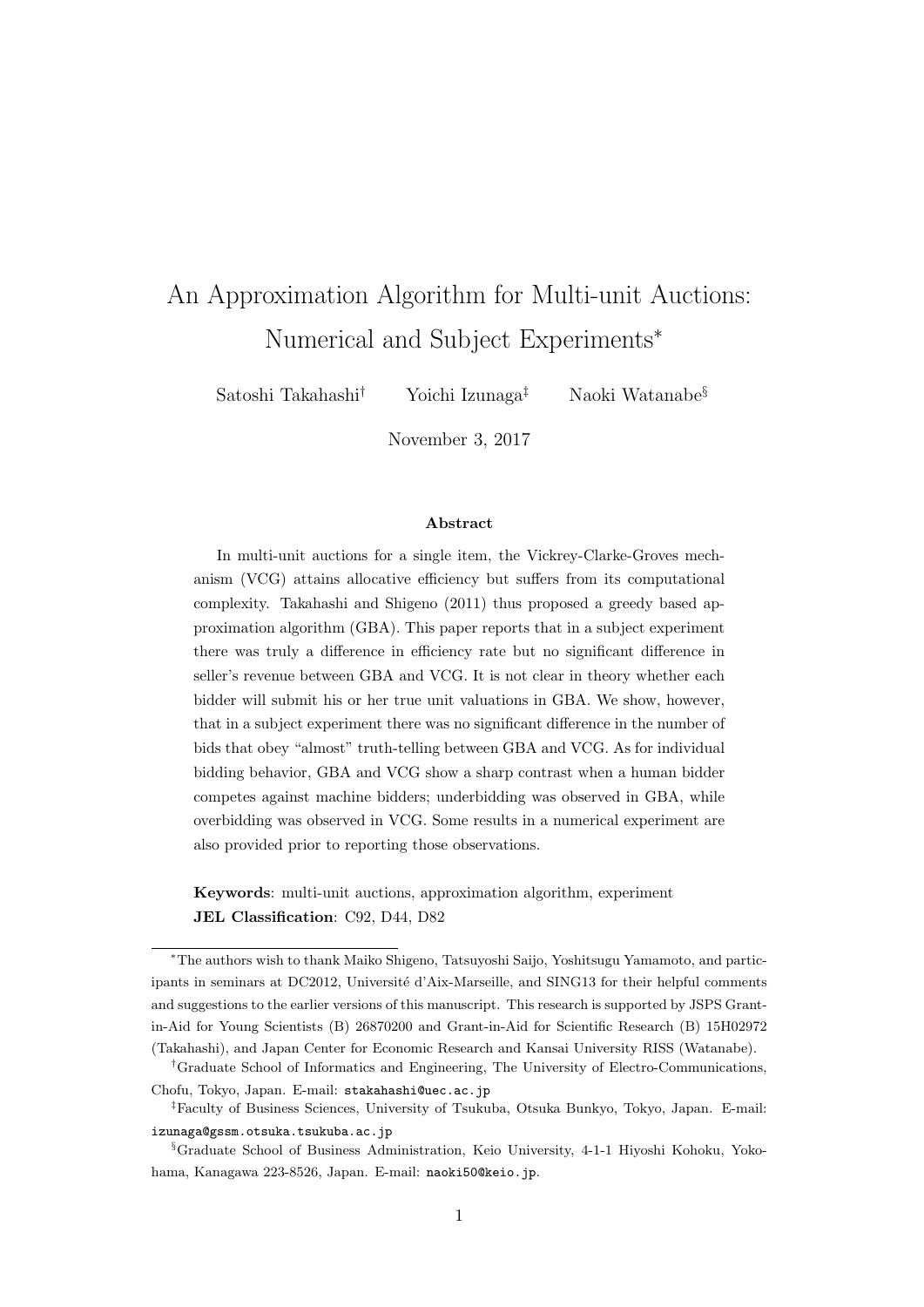#### **1 Introduction**

In multi-unit auctions for a single item, the Vickrey-Clarke-Groves mechanism (VCG) attains allocative efficiency but suffers from its computational complexity. In fact, the item allocation problem is known to be  $\mathcal{NP}$ -hard, and thus it is necessary for us to apply some approximation algorithm to that problem. Kothari et al. (2005) considered the item allocation problem in reverse auctions as a generalized knapsack problem and proposed a greedy based 2-approximation algorithm with  $O(\ell^2)$  time, where *ℓ* is the total sum of numbers of bidders' anchor values. As far as non-reverse auctions are concerned, however, their algorithm does not necessarily return a solution the approximation ratio of which is not bounded by two. (We can provide such an example upon request.) Takahashi and Shigeno (2011) thus proposed another greedy based 2-approximation algorithm (GBA) with  $O(\ell(\log n + l_{\max}))$  time, where  $l_{\text{max}}$  is the maximum number of anchor values among those of bidders.<sup>1</sup>

In GBA, the highest unit bidder is tentatively given the unit and the other unit bids of the tentative winner are updated in the process for determining the final item allocation. This paper reports that in a subject experiment there was truly a difference in efficiency rate but no significant difference in seller's revenue between GBA and VCG. It is not clear in theory whether each bidder has an incentive to submit his or her true unit valuations in GBA. In the subject experiment there was no significant difference in number of bids that obey "almost" truth-telling between GBA and VCG. As for individual bidding behavior, GBA and VCG show a sharp contrast when a human bidder competes against machine bidders; underbidding was observed in GBA, while overbidding was observed in VCG. Some results in a numerical experiment are also provided prior to reporting our main observations.

In the numerical and subject experiments, it is assumed that for all bidders, each unit valuation is drawn independently of the other unit valuations, i.e., in random order. We might alternatively assume that unit valuations are given to each bidder in monotone non-increasing order. In a preliminary experiment for VCG conducted prior to our main sessions, however, the standard deviation of seller's revenue observed in monotone non-increasing order of unit valuations is much larger than the one observed in random order of those. We thus conducted the experiments with unit valuations which were drawn in random order.

<sup>&</sup>lt;sup>1</sup>Takahashi and Shigeno (2011) developed another 2-approximation algorithm, which is based on Dyer's polynomial time algorithm (Dyer, 1984), and they showed in a numerical experiment that the GBA computed faster and approximated better than that alternative algorithm.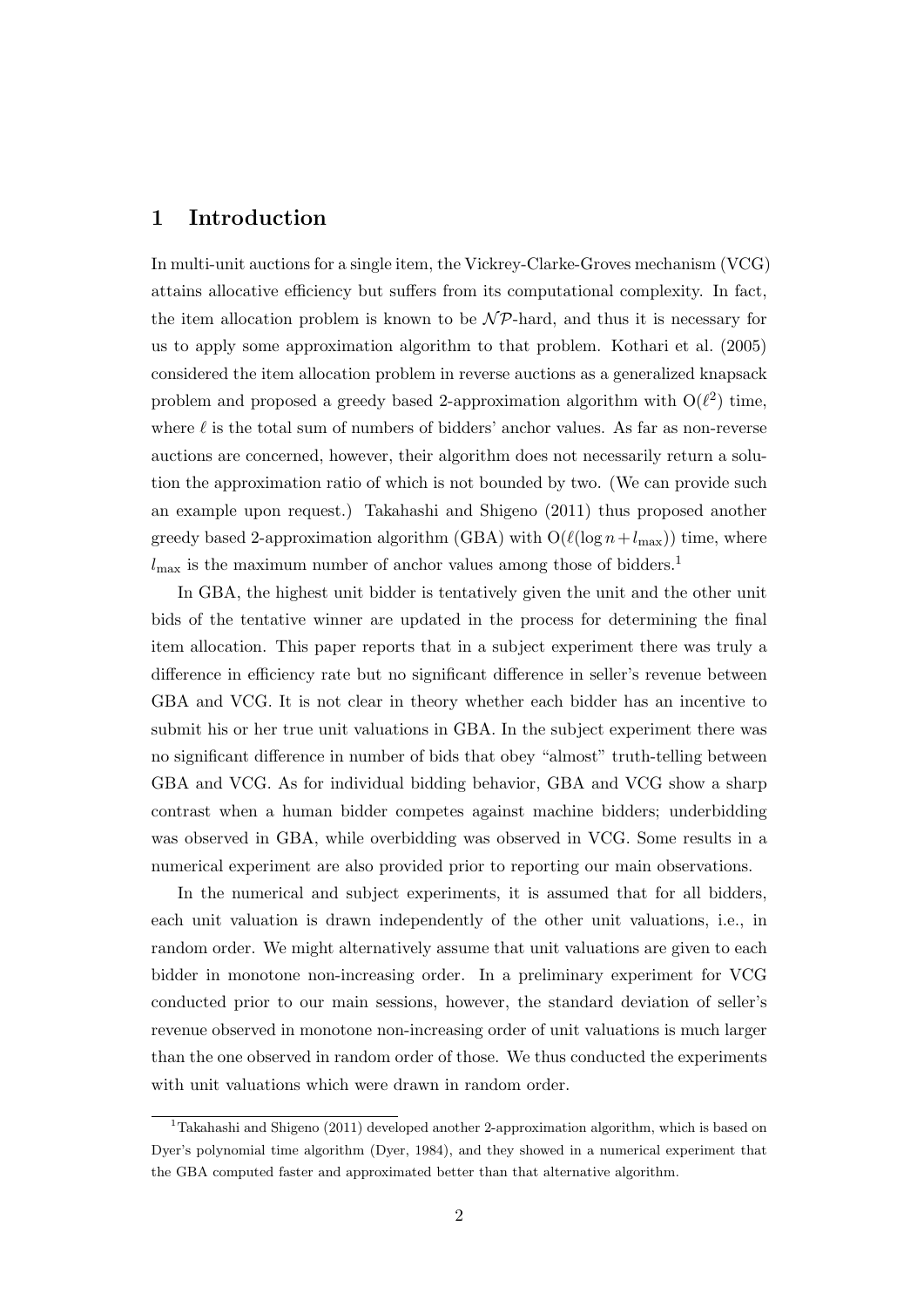The rest of this paper is organized as follows. Section 2 introduces the model of multi-unit auctions for a single item and describes how GBA and VCG derive allocations of the item. Section 3 displays the results of a numerical experiment on computation time and efficiency rate under the assumption of truth-telling bidding. Section 4 shows our main observations in a subject experiment. Section 5 notes some remarks, referring to a preliminary experiment for VCG and other papers related to our results.

#### **2 The model**

This session concisely describe the the Vickrey-Clarke-Groves mechanism (VCG) and its greedy base 2-approximation algorithm (GBA).

#### **2.1 VCG mechanism**

Consider a multi-unit auction for a single item, where a seller wishes to sell *M* units of a single item and solicits bids from *n* buyers. Let  $N = \{1, ..., n\}$  be the set of buyers (bidders). For each bidder  $i \in N$ , denote his or her anchor values on the quantity by  $\{d_i^k \mid k = 0, ..., \ell_i\}$ , where  $d_i^{k-1} < d_i^k$  for all k with  $1 \leq k \leq \ell_i$ , and denote his or her unit bids by  $\{b_i^k \mid k = 1, ..., \ell_i\}$ , where  $b_i^k$  is a buyer price in half-open range  $(d_i^{k-1}, d_i^k]$  for  $k = 1, ..., \ell_i$ . It is assumed that  $d_i^0 = 0$  and  $d_i^{\ell_i} \leq M$  for every bidder  $i \in N$ . Each bidder  $i$  has a list of his or her anchor values and unit bids, i.e.,  $\{d_i^k | k = 0, ..., \ell_i\}$  and  $\{b_i^k | k = 1, ..., \ell_i\}$ . Let  $\ell = \sum_{i \in N} \ell_i$ .

Define bidder *i*'s bid function:  $\mathbb{R}_+ \to \mathbb{R}$  by

$$
B_i(y) = \begin{cases} b_i^k \cdot y & (d_i^{k-1} < y \le d_i^k, k = 1, \dots, \ell_i), \\ 0 & (y = d_i^0, y > d_i^{\ell_i}). \end{cases} \tag{1}
$$

Figure 1 illustrates an example of the bid function. For each bidder  $i \in N$ , denote his or her unit valuations by  $\{v_i^k \mid k = 1, ..., \ell_i\}$ . Define bidder *i*'s valuation function  $V_i: \mathbb{R}_+ \to \mathbb{R}$  by

$$
V_i(y) = \begin{cases} v_i^k \cdot y & (d_i^{k-1} < y \le d_i^k, k = 1, \dots, \ell_i), \\ 0 & (y = d_i^0, y > d_i^{\ell_i}). \end{cases} \tag{2}
$$

A vector  $\boldsymbol{x} = (x_1, x_2, \dots, x_n)$  that satisfies  $\sum_{i \in N} x_i \leq M$  and  $x_i \geq 0$  for any  $i \in N$ is called an allocation, where  $x_i$  is the units of the item assigned to bidder  $i \in N$  in the allocation.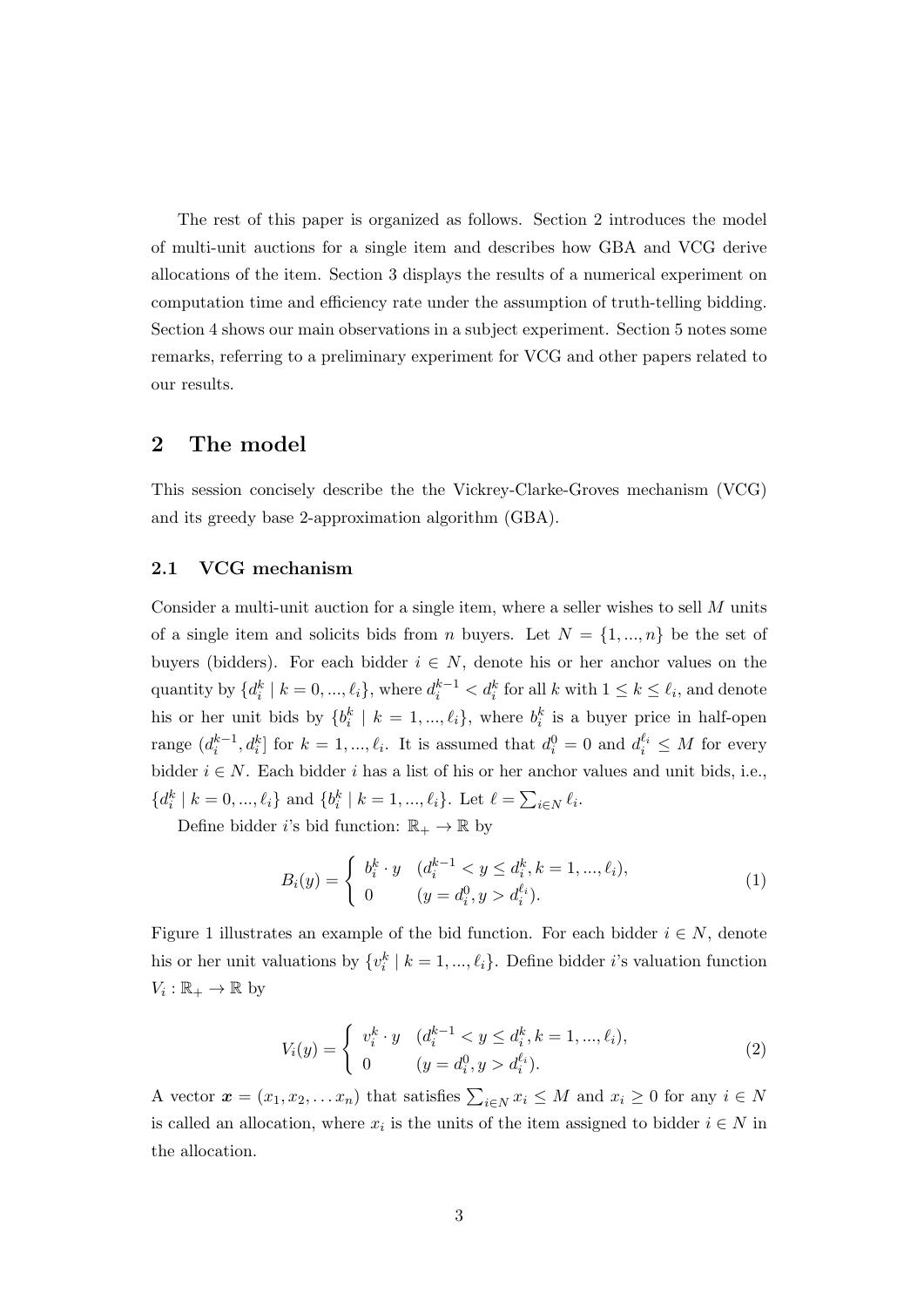

Figure 1: A bid function. The unit bids represent the gradients of the bid function, and the anchor values stand for its discontinuous points.

An item allocation problem  $(AP)_B$  is to find allocations that maximize the total amount of bids is formulated by

$$
(AP)_B \begin{array}{|l|l|}\n\hline\n\text{maximize} & \sum_{i \in N} B_i(x_i) \\
\text{subject to} & \sum_{i \in N} x_i \le M \\
& x_i \ge 0 \ (\forall i \in N).\n\end{array} \tag{3}
$$

Another problem  $(AP)_V$  is formulated in the same way by

$$
(AP)_V \begin{array}{|l|l|}\n \text{maximize} & \sum_{i \in N} V_i(x_i) \\
 \text{subject to} & \sum_{i \in N} x_i \le M \\
 & x_i \ge 0 \ (\forall i \in N),\n \end{array} \tag{4}
$$

in order to find efficient allocations that maximize the total amount of valuations.

The payment scheme is as follows. Denote by  $x^*$  an optimal solution of  $(AP)_B$ . Let *x <sup>−</sup><sup>j</sup>* be an optimal solution of the following restricted item allocation problem  $(AP)^{-j}_{B}$  with the set of bidders  $N^{-j} = N \setminus \{j\}.$ 

$$
(AP)^{-j}_{B} \left| \begin{array}{l} \text{maximize} & \sum_{i \in N^{-j}} B_i(x_i) \\ \text{subject to} & \sum_{i \in N^{-j}} x_i \le M \\ x_i \ge 0 \ (\forall i \in N^{-j}). \end{array} \right. \tag{5}
$$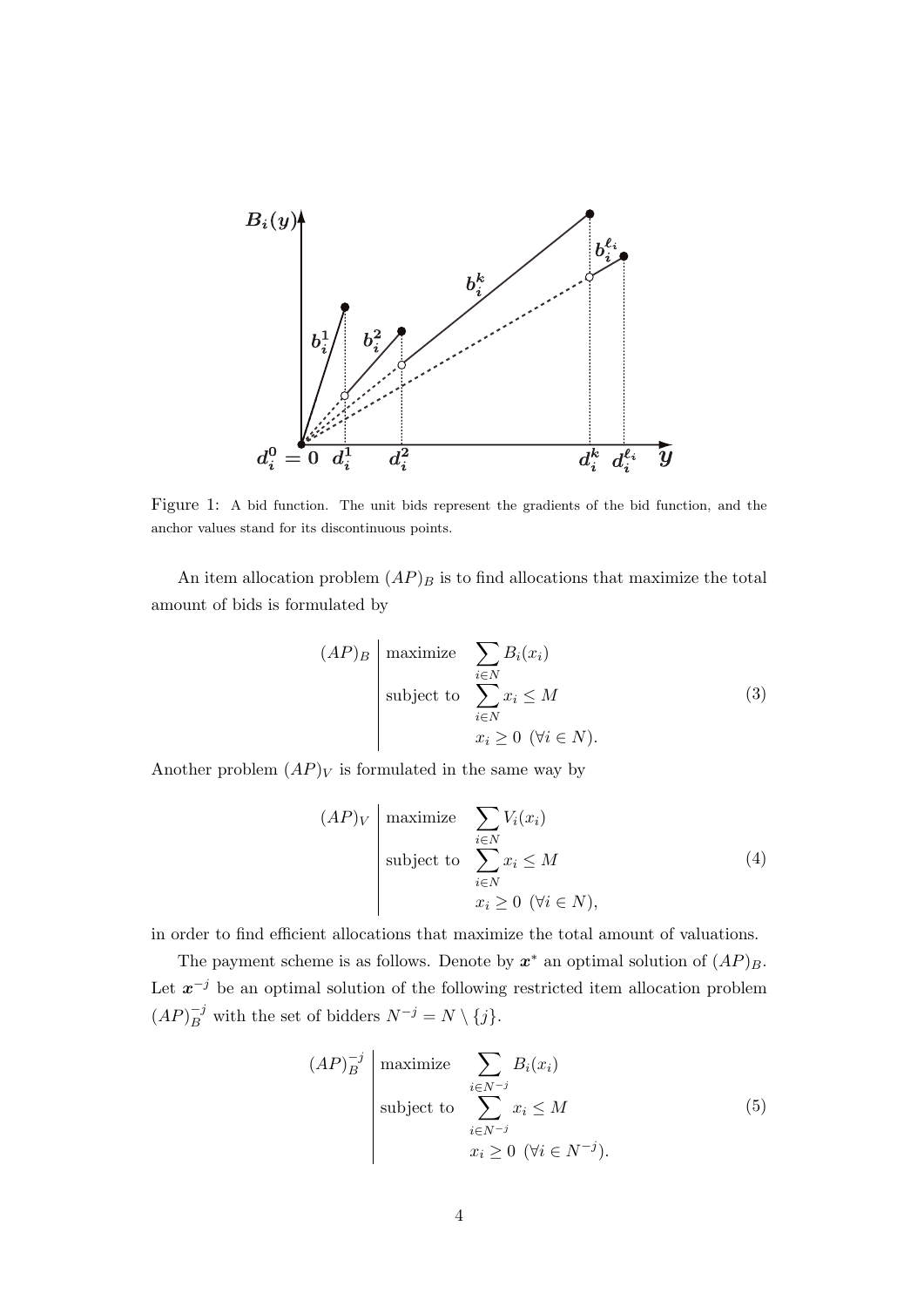In the VCG, bidder  $j$ 's payment  $p_j$  is determined by

$$
p_j = \sum_{i \in N^{-j}} B_i(x_i^{-j}) - \sum_{i \in N^{-j}} B_i(x_i^*).
$$
 (6)

Under this payment scheme, it is the dominant strategy for each bidder to truthfully tell his or her unit valuations by bidding; Thus, the optimal solutions of  $(AP)_B$ maximize the total amount of valuations in  $(AP)_V$ . We have to, however, compute as many as  $O(n)$  times in  $AP)_B$  to find an optimal solution. It becomes more difficult to compute an allocation and payments in realistic time, as the number of either bidders or units of the item is larger. We thus need to find faster approximation algorithms to solve the item allocation problem.

#### **2.2 Greedy based algorithm**

This subsection describes a GBA which was proposed by Takahashi and Shigeno (2011). This algorithm uses the slope function  $p_i^k : \mathbb{R} \to \mathbb{R}$ , for any  $i \in N$  and all *k* with  $0 < k \leq \ell_i$ . Denote by  $p_i^k(y)$  the gradient of bid function  $B_i$  between a unit of *y* and each anchor value  $d_i^k$ , i.e.,

$$
p_i^k(y) = \frac{(B_i(d_i^k) - B_i(y))}{(d_i^k - y)}.
$$
\n(7)

The GBA takes the following process of four steps.

- **Step 1** Set  $x_i = 0$  for any  $i \in N$ .
- **Step 2** Find a pair  $(i^*, k^*)$  such as  $p_{i^*}^{k^*}(x_{i^*}) = \max\{p_i^k(x_i) \mid i \in N, x_i < d_i^k\}.$  If  $p_{i^*}^{k^*}(x_{i^*}) \leq 0$ , then return *x*, otherwise, update  $x_{i^*} = d_{i^*}^{k^*}$

**Step 3** If  $\sum_{i \in N} x_i < M$ , go to Step 2.

**Step 4** Make two solutions  $\hat{x}$  and  $\tilde{x}$  by

$$
\hat{x}_i = \begin{cases} x_i & (i \neq i^*), \\ M - \sum_{j \neq i^*} x_j & (i = i^*), \end{cases} \text{ and } \tilde{x}_i = \begin{cases} 0 & (i \neq i^*), \\ x_{i^*} & (i = i^*). \end{cases}
$$

If 
$$
\sum_{i \in N} B_i(\hat{x}_i) > \sum_{i \in N} B_i(\tilde{x}_i)
$$
, then return  $\hat{x}$ , otherwise, return  $\tilde{x}$ 

The process is initialized in Step 1. In Step 2, GBA finds a pair  $(i^*, k^*)$  which maximizes the slope function. If GBA stops in Step 2, i.e.  $p_{i*}^{k*}(x_{i*}) \leq 0$ , no solution can improve the objective value from the current solution. The returned solution is thus optimal. GBA iterates Step 2 until  $\sum_{i \in N} x_i \leq M$ . In Step 4, GBA makes two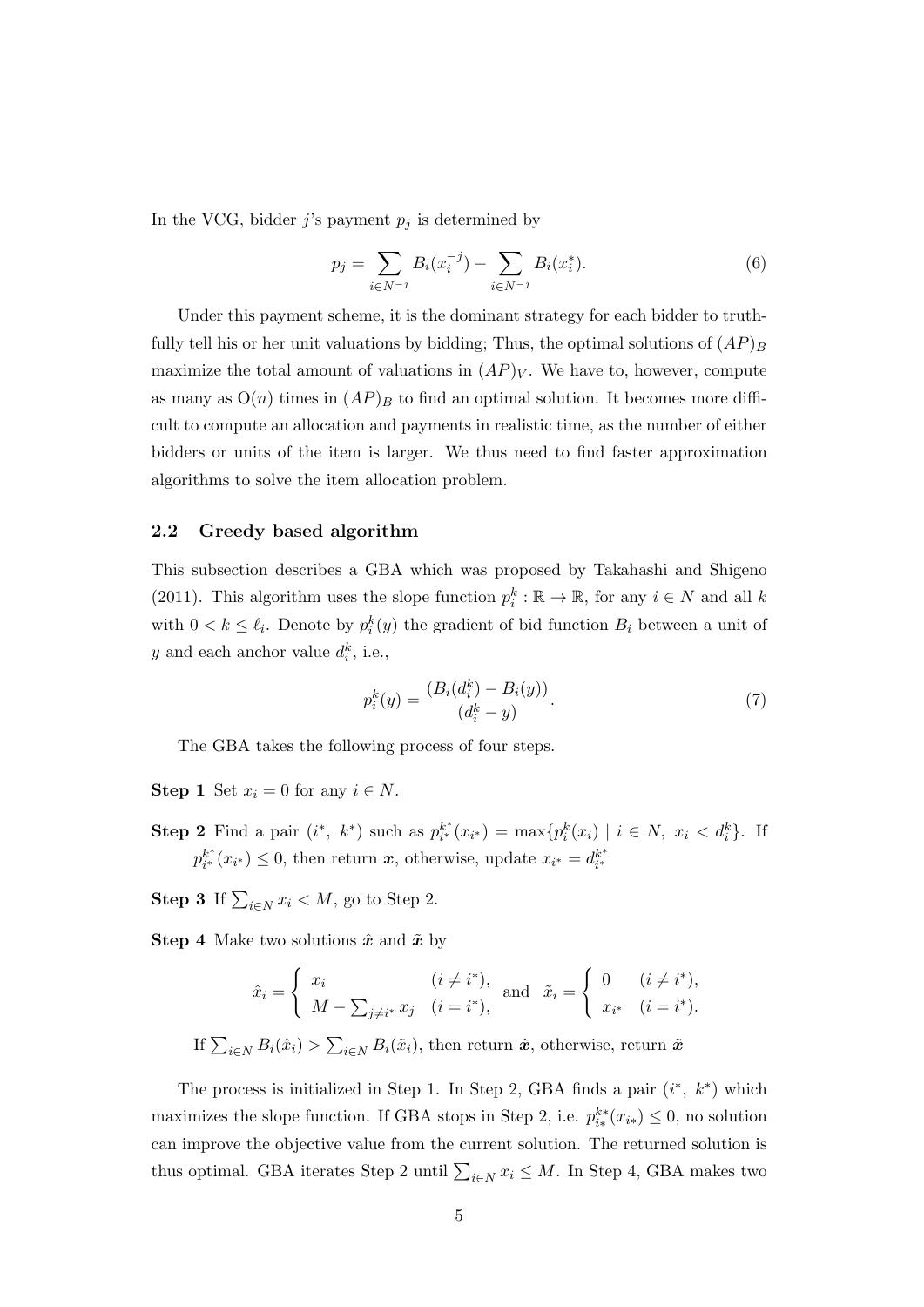solutions  $\hat{x}$  and  $\tilde{x}$ . The residual units  $M - \sum_{j \neq i*} x_j$  is allocated to bidder  $i^*$  in  $\hat{x}$ , while no unit is allocated to any bidder  $j \in N^{-i*}$  in  $\tilde{x}$ . GBA compares the objective values of these two solutions and returns the larger one.

The Ausubel auction (Ausubel, 2004) also has a similar process of updating the other unit bids of the tentative winners, although the updates are made in dynamic ascending-bid auctions. The GBA makes the updates in static auctions, as shown above. This feature of GBA reduces computation time when the number of bidders or the total sum of numbers of bidders' anchor values. The GBA finds an approximate solution of  $(AP)_B$ , and the objective value obtained by the approximate solution is at least a half of the optimal objective value in  $(AP)_B$ . These are formally stated as the following theorem.

**Theorem 1 (Takahashi and Shigeno, 2011)** *GBA finds a 2-approximation solution of*  $(AP)_B$  *in*  $O(\ell(\log n + l_{\max}))$  *time, where*  $l_{\max} = \max_{i \in N} \ell_i$ *.* 

The intuition of Theorem 1 on computation time is explained as follows. The number of iteration in GBA is clearly at most  $\ell$ . If we store  $\max\{p_i^k(x_i) \mid x_i < d_i^k\}$ for all  $i \in N$  in a heap, Step 2 can be performed in  $O(\log n)$ . After Step 2, we need to compute  $\max\{p_{i^*}^k(x_{i^*}) \mid x_{i^*} < d_{i^*}^k\}$  for updated  $x_{i^*}$ , which runs in  $O(\ell_{i^*})$ . The total running time of Step 2 is thus bounded by  $O(log n + l_{max})$ . Therefore, the total running time is bounded by  $O(\ell(\log n + l_{\max}))$ .

The payment scheme is as follows. Denote by  $\tilde{x}$  an allocation determined by GBA. Let  $\tilde{\boldsymbol{x}}^{-j}$  be an allocation determined by GBA when the set of bidders is restricted to  $N^{-j} = N \setminus \{j\}$ . In GBA, bidder *j*'s payment  $\check{p}_j$  is determined by

$$
\check{p}_j = \sum_{i \in N^{-j}} B_i(\check{x}_i^{-j}) - \sum_{i \in N^{-j}} B_i(\check{x}_i). \tag{8}
$$

Under this payment scheme, it is not clear in theory whether each bidder will truthfully submit his or her unit valuations by bidding in GBA. It is, however, shown later that in a subject experiment there was no significant difference in the number of bids that obey "almost" truth-telling between GBA and VCG. The definition of the almost truth-telling bidding is noted later in Section 4.

In this section, we did not explain the intuition of Theorem 1 on approximation ratio. Instead, the approximation ratio of GBA against VCG can be confirmed as well as the computation time in a numerical experiment, the results of which are shown in the next section.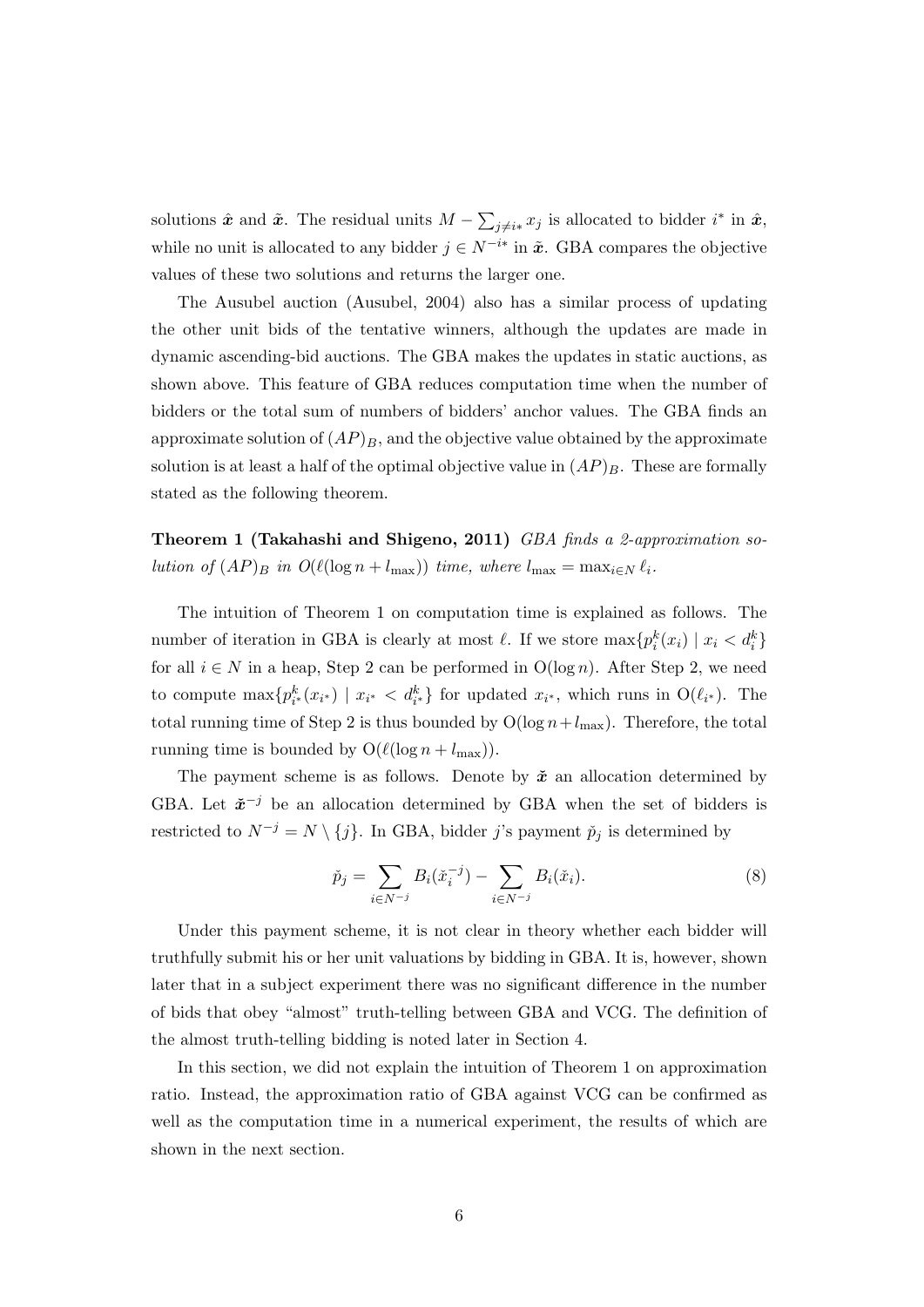#### **3 A numerical experiment**

This section displays the results of a numerical experiment which functions as a control group against part of the observations in the corresponding subject experiment, where bidders are all truth-telling machine bidders. All computations were conducted on a personal computer with Core i7 CPU (3.4 GHz) and 16GB memory, and the code was written with python 2.6.5. (The code is available upon request.) We fix *n* or *M* for instances, varying the values of the other variables.

For each bidder  $i \in N$ , the number of his or her anchor values,  $\ell_i$ , was independently drawn from the set of 15 integers *{*1*, . . . ,* 15*}* with equal probability. Then, for any bidder  $i \in N$ , anchor values, the number of which is  $\ell_i$ , were drawn independently from the set of integers  $\{1, \ldots, M\}$  with equal probability, arranged in ascending order, and indexed from 0 to  $\ell_i$  to construct  $\{d_i^k \mid k = 0, ..., \ell_i\}$ .<sup>2</sup> As is mentioned in Section 1, for any bidder  $i \in N$ , each unit valuation  $v_i^k$  is independently drawn from the set of 100 integers *{*1*, . . . ,* 100*}* with equal probability. Both in GBA and in VCG, truth-telling bidders were assumed.

We conducted this numerical experiment by using dynamic programing. Consider an arbitrary ordering on *n* bidders. For the first *k* bidders and *m* units with  $0 \leq m \leq M$ , define

$$
T[k, m] := \max \left\{ \sum_{j=1}^{k} v(x_j) \mid \sum_{j=1}^{k} x_j \le m, x_j \ge 0 \ (1 \le j \le k) \right\},\tag{9}
$$
  
 $(k \in N, 0 \le m \le M).$ 

The following recurrence relation describes how to solve problem (9) with dynamic programing.

$$
T[0, m] = 0, \ (0 \le m \le M). \tag{10}
$$

$$
T[k,m] = \max\left\{\n\begin{array}{l}\nT[k-1,m] \\
\max_{1 \le z \le m} \{T[k-1,m-z] + v_k(z)\}\n\end{array}\n\right\},
$$
\n(11)\n
$$
(k \in N, 0 \le m \le M).
$$

The optimal objective value of  $(AP)_V$  can be obtained by

$$
\max_{0 \le m \le M} \{T[n, m]\}.
$$
\n(12)

<sup>2</sup>There was no case of a tie observed in this numerical experiment.The description of a tie-break rule is thus omitted here.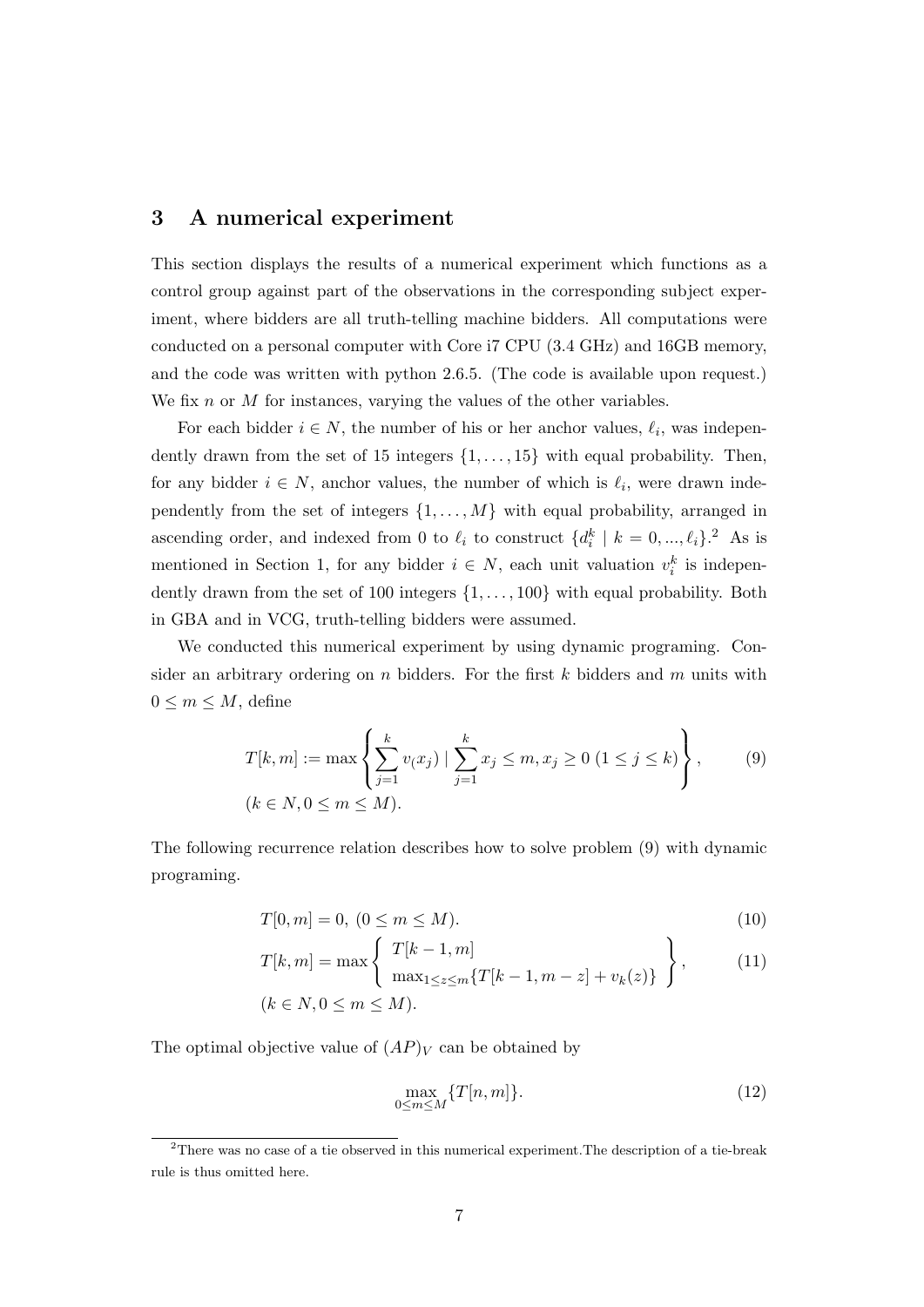Let  $n = 50$  or  $M = 200$ . Tables 1 and 2 show the averages of computation time and approximation ratio in GBA against VCG, where the approximation ratio is defined by

$$
\frac{\text{approximate value of } (AP)_V}{\text{optimal value of } (AP)_V},\tag{13}
$$

which actually measures the efficiency rate of GBA against VCG. In Tables 1 and 2, VCG is denoted as EXACT in order to indicate that the optimal values are used there. In subject experiments, human bidders do not necessarily behave in such a way that the optimal values of  $AP$ ) $V$  are derived even in VCG. Figures 2 and 3 depict the average computation time which correspond to the instances listed in Tables 1 and 2, respectively.

Table 1 shows that as the number of units of the item increases, the computation time in VCG remarkably increases, whereas the increase in computation time is suppressed in GBA. When the number of bidders, *n*, does not change, the expected values of  $\ell = \sum_{i \in N} \ell_i$  and  $l_{\text{max}}$  also do not change, respectively. The expected value of the upper bound of computation time in GBA,  $O(\ell(\log n + l_{\max}))$ , is then kept intact, as far as *n* is fixed.

As the number of bidders, *n*, increases, the upper bound of computation time,  $O(\ell(\log n + l_{\max}))$ , is expected to go up in GBA, because the expected value of  $\ell = \sum_{i \in \mathbb{N}} \ell_i$  increases, although  $l_{\text{max}} \leq 15$  always. Even in this case, Table 2 shows that GBA finds the solution of  $AP)_B$  much faster than VCG.

Note that the approximation ratios shown in Tables 1 and 2 are bounded by 0.62 and 0.92. As is mentioned above, those ratios actually measures efficiency rates of GBA against VCG. In the next section, we show that the average rates of efficiency in GBA observed in the subject experiment were more than 0.93, although there was truly a difference between GBA and VCG. We also show, however, that there was no significant difference in seller's revenue between GBA and VCG. The rate of efficiency is defined with the observed value and the optimal value (EXACT) both in GBA and in VCG.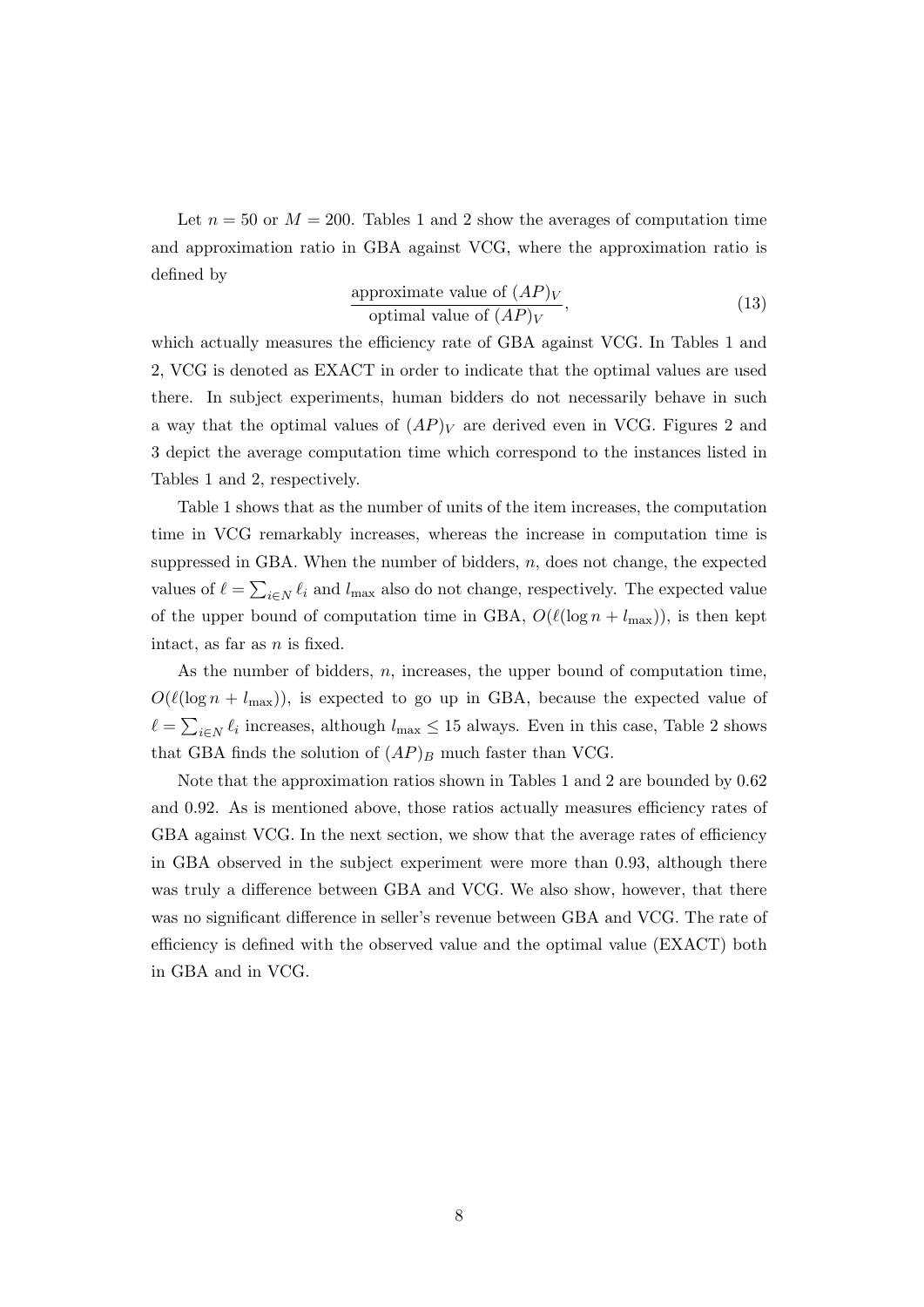Table 1: Averages of computation time and approximation ratio in GBA against VCG. Each instance is represented by the numbers of bidders and units, i.e.,  $(n, M)$ , where  $n = 50$ . VCG is noted as EXACT. As the number of units of the item increases, the computation time in VCG increases, whereas GBA suppresses the increase in computation time. The expected value of the upper bound of computation time in GBA,  $O(\ell(\log n + l_{\max}))$  is kept intact, because *n*, the expected value of  $\ell = \sum_{i \in N} \ell_i$ , and the expected value of  $l_{\text{max}}$  are not changed.

| Instance  | Computation time (sec.) |              | Approx. ratio |
|-----------|-------------------------|--------------|---------------|
|           | GBA                     | <b>EXACT</b> | GBA/EXACT     |
| (50,50)   | 0.00227                 | 0.10300      | 0.727         |
| (50, 100) | 0.00201                 | 0.38864      | 0.736         |
| (50, 150) | 0.00190                 | 0.83885      | 0.623         |
| (50, 200) | 0.00217                 | 1.52568      | 0.723         |
| (50, 250) | 0.00202                 | 2.36149      | 0.633         |
| (50, 300) | 0.00222                 | 3.40518      | 0.775         |
| (50, 350) | 0.00215                 | 4.70473      | 0.815         |
| (50, 400) | 0.00203                 | 5.91917      | 0.874         |



Figure 2: Number of units of the item and computation time. *n* = 50. VCG is noted as EXACT.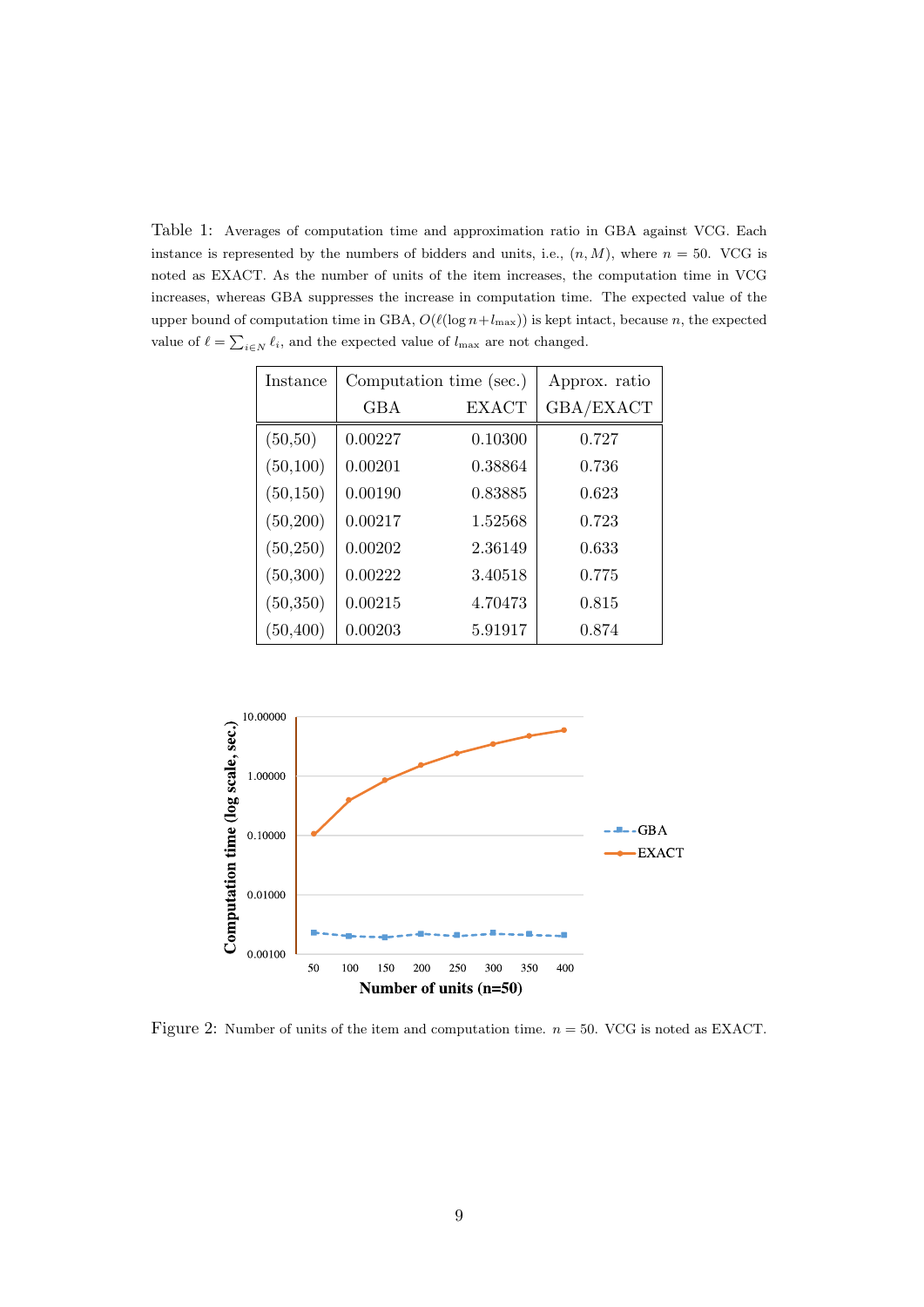Table 2: Averages of computation time and approximation ratio in GBA against VCG. Each instance is represented by the numbers of bidders and units, i.e.,  $(n, M)$ , where  $M = 200$ . VCG is noted as EXACT. As the number of bidders, *n*, increases, the upper bound of computation time,  $O(\ell(\log n + l_{\max}))$ , is expected to go up in GBA, because the expected value of  $\ell = \sum_{i \in N} \ell_i$ increases, although  $l_{\text{max}} \leq 15$  always. Even in that case, however, GBA completes the computation much faster than VCG.

| Instance     |            | Computation time (sec.) | Approx. ratio |
|--------------|------------|-------------------------|---------------|
|              | <b>GBA</b> | <b>EXACT</b>            | GBA/EXACT     |
| (10, 200)    | 0.00119    | 0.70154                 | 0.915         |
| (50, 200)    | 0.00409    | 3.44612                 | 0.804         |
| (100, 200)   | 0.00768    | 6.81375                 | 0.837         |
| (200, 200)   | 0.01440    | 13.54417                | 0.700         |
| (400, 200)   | 0.02869    | 27.49757                | 0.715         |
| (800, 200)   | 0.05754    | 55.84550                | 0.760         |
| (1000, 200)  | 0.06933    | 69.44206                | 0.760         |
| (5000, 200)  | 0.34113    | 348.4999                | 0.753         |
| (10000, 200) | 0.72498    | 698.56540               | 0.622         |



Figure 3: Number of bidders and computation time. *M* = 200. VCG is noted as EXACT.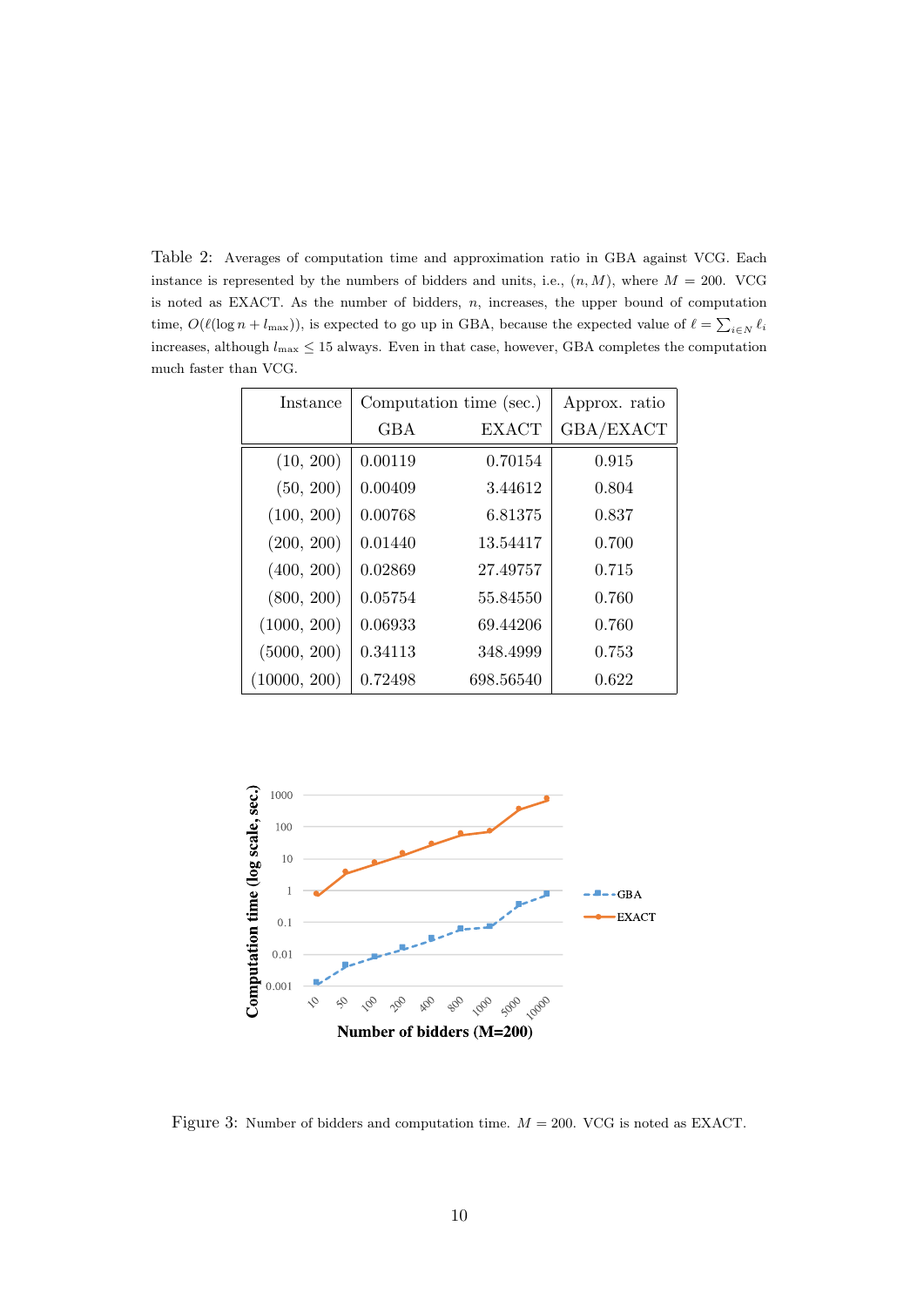#### **4 The subject experiment**

#### **4.1 Experimental design**

In this experiment, 5 units of an item are auctioned off to 3 bidders, where the item is a virtual object, i.e.,  $n = 3$  and  $M = 5$ . Each session consists of 20 rounds in total, and 2 sessions are paired; In a session GBA is applied in the first 10 rounds and VCG is applied in the second 10 rounds, and the order of GBA and VCG is reversed in another session. (Every subject thus bids in both treatments, although he or she can participate in only one session. In analysis, the data should be merged in order to cancel the effect of the order of treatments on the results.)

For every bidder *i*, the number of anchor values is set as  $\ell_i = 5$ , and thus his or her anchor values are  $d_i^0 = 0$ ,  $d_i^1 = 1$ , ...,  $d_i^5 = 5$ . As is mentioned in Section 1, for each bidder *i* and for each unit of the item, his or her unit valuation for *k* units of the item,  $v_i^k$  ( $k = 1, \ldots, 5$ ), is independently and uniformly distributed over integers between 1 and 200. At the beginning of each round, each bidder *i* is given his or her unit valuations  $\{v_i^k \mid k = 1, ..., \ell_i\}$  by a computer, which are his or her private information. Then, each bidder *i* submits his or her unit bids  $\{b_i^k \mid k = 1, ..., \ell_i\}$ . When *k* units of the item is allocated to bidder *i*, he or she receives the points that amounts  $v_i^k \cdot k$  minus his or her payment.

In each round, there is a 120-second time limit for submitting unit bids. If none of three bidders bids within the time limit, every bidder of those three then obtains zero point for that round. The units assigned to a bidder and his or her payment are shown to the bidder in 5 seconds at the end of each round. The cumulative points of bidders are not shown to them (It is thus prohibited for subjects to take notes throughout the session.

Subjects are informed that they will be paid according to the total points they obtain in 6 rounds (3 from the first 10 rounds and 3 from the subsequent 10 rounds) randomly selected by a computer at the end of each session, with the pre-determined exchange rate in addition to the show-up fee. In this experiment, the exchange rate was 1 point  $= 1$  JPY and the show-up fee was 1500 JPY.

At the beginning of each session, GBA (or VCG) applied in the first 10 rounds is explained with the general instruction. There is an intermission after the first 10 rounds so that VCG (or GBA) applied in the second 10 rounds is explained. Before proceeding to the experiment, subjects play 1 round for practice to familiarize themselves with the software.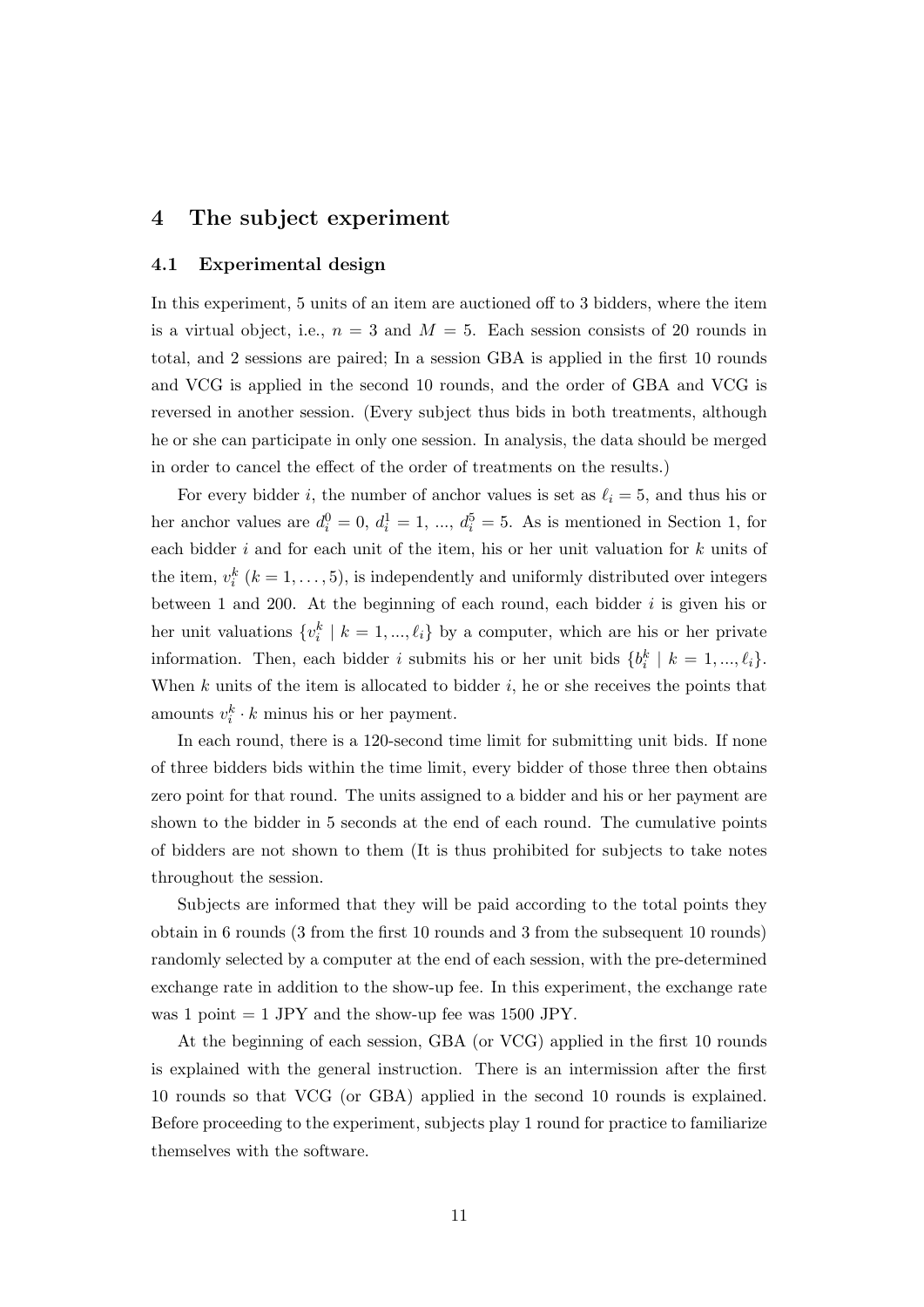#### **4.2 Results**

A computerized laboratory experiment was conducted at the University of Tsukuba in Japan. We developed a software which uses python cgi for the experiment. We had 4 sessions in February 2014 and 4 sessions in January 2016. Each session conducted in 2016 involves 8 groups of 3 subjects. At the beginning of each round, all subjects were randomly re-grouped into 8 groups by a computer. Subjects are not informed of who are in the same group. Each session conducted in 2014 involves 8 groups of 1 subject as a human bidder and 2 machine bidders which were programed as truth-telling bidders. At the beginning of each session, each subject was randomly assigned to one of 8 groups by a computer. This assignment was fixed throughout that session.

Subjects were recruited from all over the campus, and undergraduate students whose major is engineering were most populous among them. Once a subject participated in a session, he or she was prohibited to participate in any other sessions for this experiment. Upon arrival, they were provided with a written instruction, and then the experimenter read it around. (The instruction is available upon request.) Subjects could ask questions regarding the instruction by raising their hand and the experimenter gave the answers to those questions privately. Any communication among subjects were strictly prohibited; Thus, their interactions were only through the information they enter in their computer screens. Each session lasted about 100 minutes including the instruction. There was no observation of bidding made after the time limit. Features of the experimental sessions are summarized in Table 3.

| session        | machine      | show-up     | point-to- | # of  | session       | avg. point  |
|----------------|--------------|-------------|-----------|-------|---------------|-------------|
| no.            | bidders      | fee $(JPY)$ | JPY ratio | subj. | date          | per subject |
| 1              | yes          | 1500        | 1.0       | 8     | Feb.13, 2014  | 513.75      |
| $\overline{2}$ | yes          | 1500        | 1.0       | 8     | Feb.13, 2014  | 609.63      |
| 3              | yes          | 1500        | 1.0       | 8     | Feb. 14, 2014 | 295.38      |
| $\overline{4}$ | yes          | 1500        | 1.0       | 8     | Feb. 14, 2014 | 169.29      |
| 5              | no           | 1500        | 1.0       | 24    | Jan. 30, 2016 | 510.42      |
| 6              | no           | 1500        | 1.0       | 24    | Jan. 30, 2016 | 641.04      |
| $\overline{7}$ | no           | 1500        | 1.0       | 24    | Jan. 31, 2016 | 284.75      |
| 8              | $\mathbf{n}$ | 1500        | 1.0       | 24    | Jan. 31, 2016 | 583.71      |

Table 3: Features of the experimental sessions.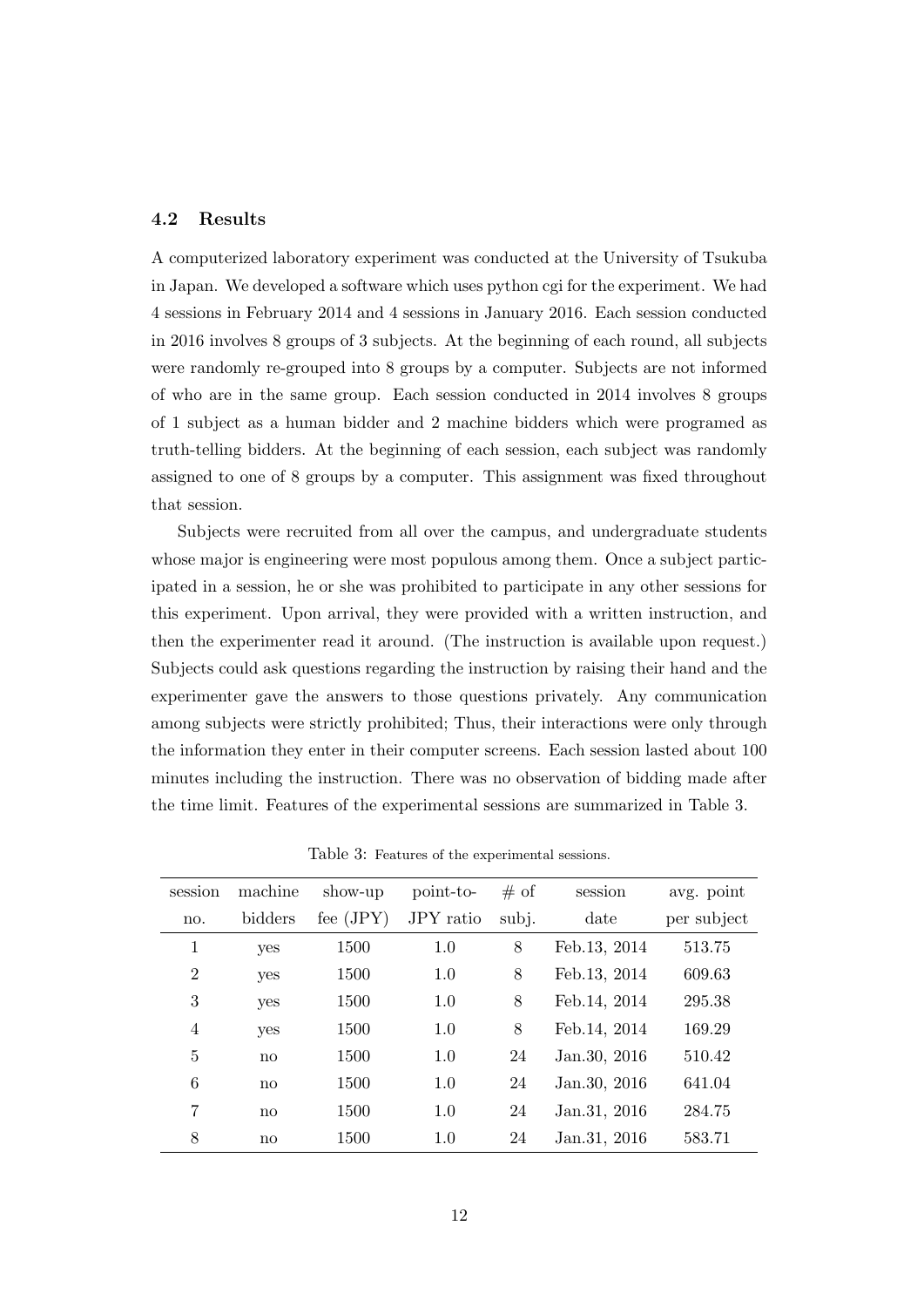In Table 3, there were some outliers of unit bids in sessions 3, 4, and 7, which were extraordinarily higher than the corresponding unit valuation; Thus, the average points per subject were lower than those in the other sessions. We dropped extreme outliers in our regression analysis of subjects' bidding behavior, the result of which is shown later in this section.

The rate of efficiency in GBA (or in VCG) are defined by

observed value of 
$$
(AP)_V
$$
  
optimal value of  $(AP)_V$ , (14)

where the observed value of  $AP$ <sub>*V*</sub> is calculated with an allocation *x* observed when GBA (or VCG) is applied. The rate of the seller's revenue (profit) in GBA (or in VCG) is defined by

$$
\frac{\text{observed total amount of payments}}{\text{optimal total amount of payments}}.\tag{15}
$$

The optimal total amount of payments is represented by  $\sum_{j \in N} p_j$ , where  $p_j$  is calculated for each  $j \in N$  according to (6). Our main observation is then stated as follows.

**Observation 1** *In the subject experiment, there was a difference in efficiency rate but no significant difference in seller's revenue between GBA and VCG.*

Tables 4 and 5 show the average rates of efficiency and seller's revenue (profit) observed in 2014 and 2016, respectively. We analyzed the data taken from the last 5 rounds in each treatment to allow subjects the opportunity to learn better bidding behavior in GBA and VCG. Each treatment had 4 sessions, and there were 8 groups in each session, and thus the sample size is 160 for each treatment. The data were merged for each treatment in order to cancel the effect of the order of treatments on the results. The p-values for the permutation test (perm. test) are reported under each panel which corresponds to the rates of efficiency and seller's revenue, respectively. The null hypotheses on the rates of efficiency was rejected at the 5% significance level with both data taken in 2014 and in 2016. The null hypotheses on the rates of seller's revenue, however, could not be rejected at the 5% significance level with both data taken in 2014 and in 2016.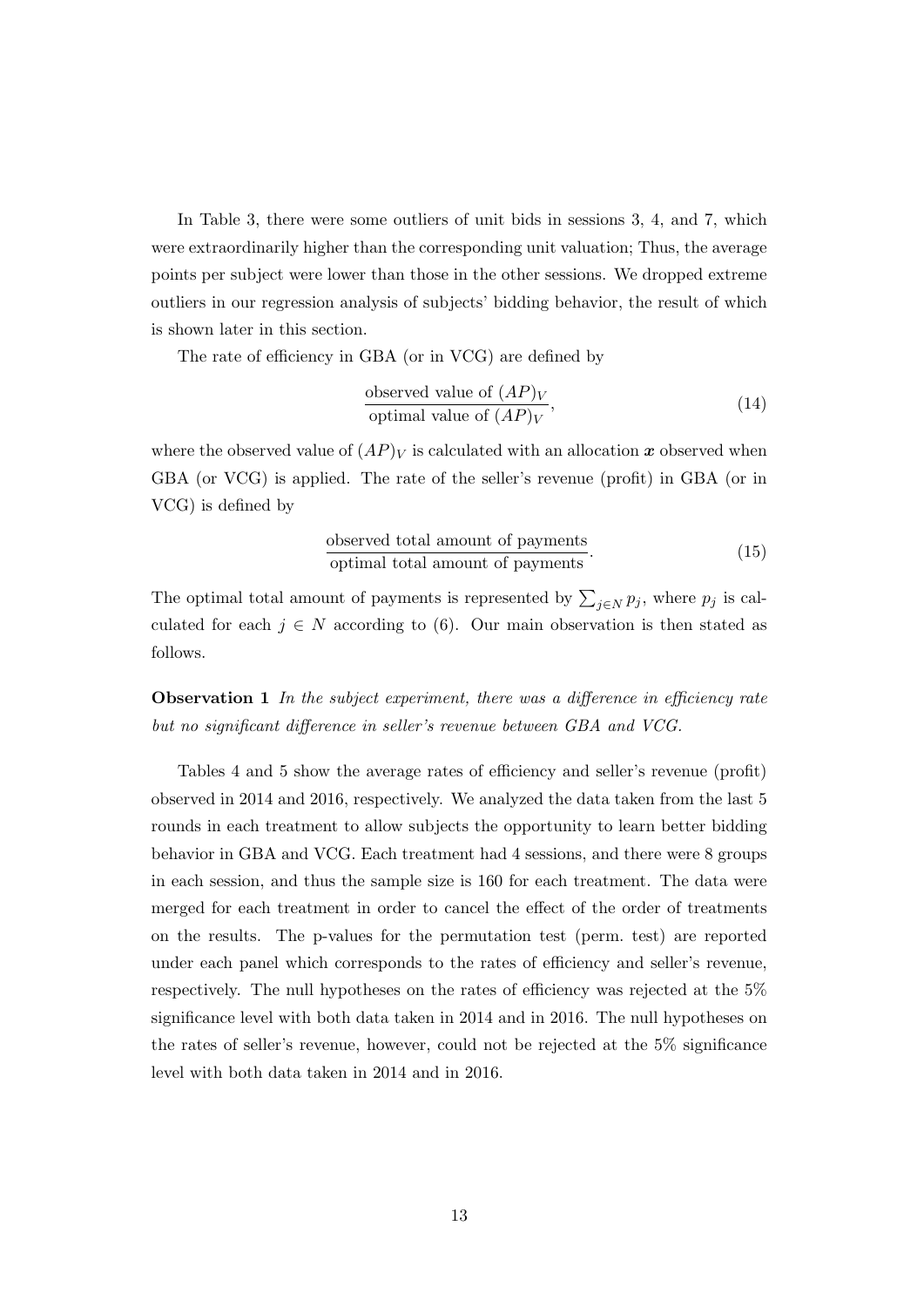|                 | efficiency |            | profit |            |
|-----------------|------------|------------|--------|------------|
|                 | GBA        | <b>VCG</b> | GBA    | <b>VCG</b> |
| mean            | 0.9341     | 0.9626     | 1.0069 | 0.9828     |
| st.dev.         | 0.0277     | 0.0345     | 0.0651 | 0.0402     |
| p-value (perm.) | 0.0068     |            |        | 0.1703     |

Table 4: Average rates of efficiency and seller's revenue (profit) in 2014.

Table 5: Average rates of efficiency and seller's revenue (profit) in 2016.

|                 | efficiency |            | profit     |            |
|-----------------|------------|------------|------------|------------|
|                 | GBA        | <b>VCG</b> | <b>GBA</b> | <b>VCG</b> |
| mean            | 0.9365     | 0.9737     | 0.9037     | 0.8978     |
| st.dev.         | 0.0302     | 0.0220     | 0.0993     | 0.0775     |
| p-value (perm.) | 0.0001     |            | 0.8471     |            |

As noted at the end of subsection 2.1, the VCG mechanism, in theory, induces allocative efficiency by providing every bidder with an incentive to submit his or her valuations truthfully for each unit. In Section 3, the numerical experiment suggests that even under the assumption of truth-telling bidding, GBA is inferior to VCG in terms of the efficiency rate measured by (15). Thus, in order to confirm this feature of GBA also in the subject experiment, we counted the number of unit bids which satisfy

$$
\frac{|\text{unit value} - \text{unit bid}|}{\text{unit value}} \le 0.05,\tag{16}
$$

and the number of efficiency rates each of which satisfies

efficiency rate 
$$
\geq 0.95
$$
. (17)

We say that a unit bid obeys  $95\%$  truth-telling when it satisfies (16) and that an auction outcome is 95% efficient when the rate of efficiency satisfies (17). The next observation is similar to the one confirmed in the numerical experiment.

**Observation 2** *In the subject experiment, there was no significant difference in number of bids that obey 95% truth-telling between GBA and VCG, whereas there was clear difference in number of 95% efficiency between GBA and VCG.*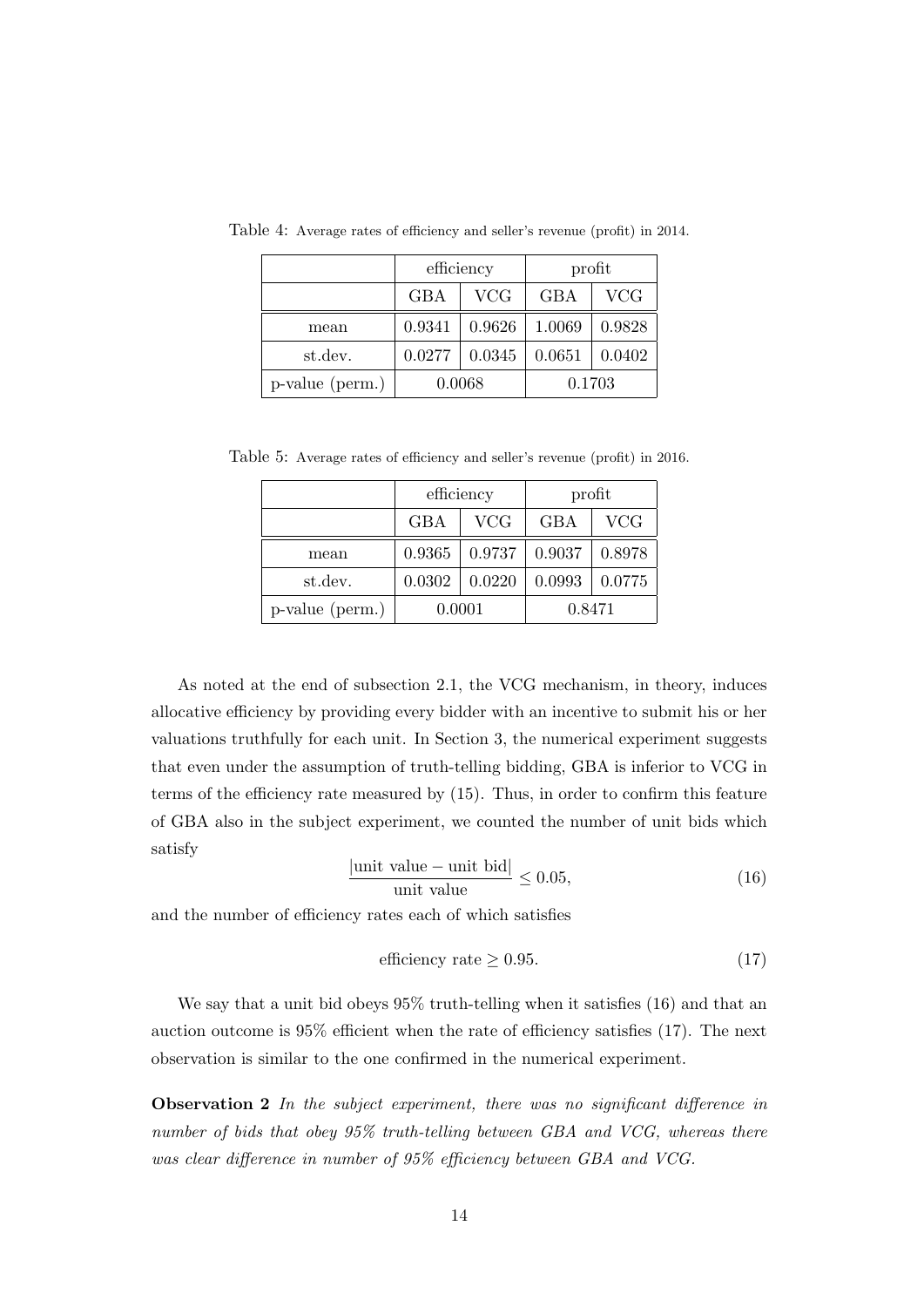Table 6 shows the numbers of 95% truth-telling unit bids and 95% efficiency observed in each pair of 2 sessions. The sample size is 1200 for 95% truth-telling unit bids and it is 80 for 95% efficiency. The p-values for the Fisher exact test (Fisher test) are reported under each panel which corresponds to truth-telling and efficiency. The null hypotheses on 95% truth-telling could not be rejected at the 5% significance level with both data taken in 2014 and in 2016. The null hypotheses on 95% efficiency was rejected at the 5% significance level with both data taken in 2014 and in 2016. Therefore, Observation 2 is consistent with the result in the numerical experiment. Observation 2 also says that in the subject experiment there was no significant difference in number of bids that obey "almost" truth-telling between GBA and VCG, although it is not clear in theory that each bidder will truthfully tell his or her unit valuations by bidding in GBA.

|                  | truth-telling |        | efficiency |     |
|------------------|---------------|--------|------------|-----|
|                  | GBA           | VCG    | GBA        | VCG |
| sessions 1-2     | 996           | 964    | 57         | 71  |
| p-value (Fisher) | 0.1019        |        | 0.0095     |     |
| sessions 3-4     | 963           | 975    | 48         | 68  |
| p-value (Fisher) | 0.5690        |        | 0.0007     |     |
| sessions 5-6     | 498           | 527    | 57         | 69  |
| p-value (Fisher) | 0.2318        |        | 0.0325     |     |
| sessions 7-8     | 444           | 426    | 52         | 70  |
| p-value (Fisher) |               | 0.4704 | 0.0014     |     |

Table 6: Numbers of 95% truth-telling bidding and in 95% efficiency.

Finally, we report the regression results on the subjects' bidding behavior. For each bidder, each unit valuation is drawn independently of the other unit valuations. We thus analyze the data unit by unit. If the absolute value of a unit valuation minus a unit bid falls within 5% of all those absolute values, we then dropped the data as an outlier for our regression analysis. Tables 7 and 8 show the regression results with the data taken in 2014 and 2016, respectively. Figures 4 to 7 depict unit valuations and unit bids observed in 2014 and 2016, respectively. The coefficients on valuations were less than one and they are statistically significant, except in the session for VCG conducted in 2014.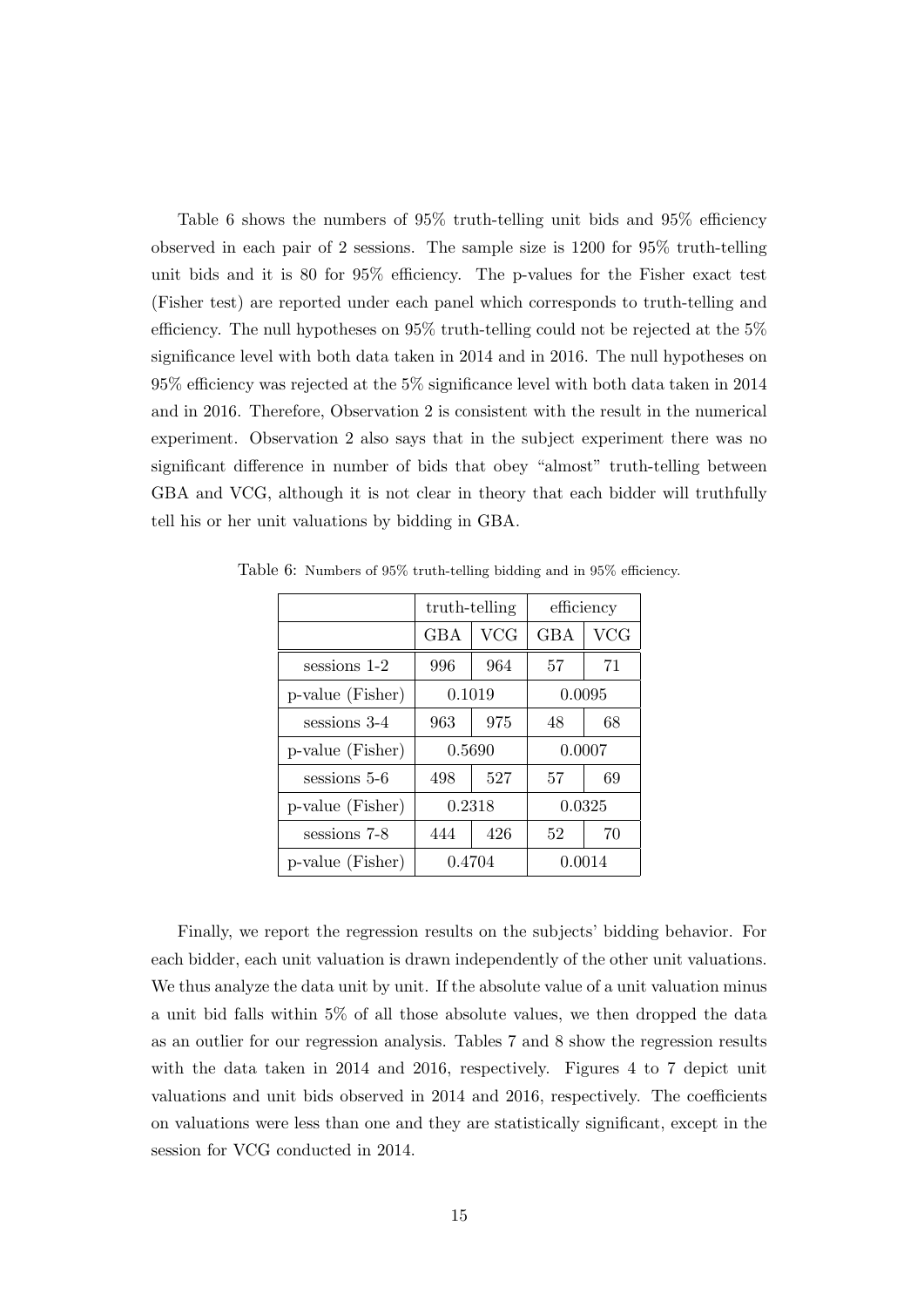**Observation 3** *In the subject experiment, subjects would underbid, except in the sessions for VCG in which human bidders bid against truth-telling machine bidders.*

|                 | GBA       |                |           |           |           |
|-----------------|-----------|----------------|-----------|-----------|-----------|
| $\#$ of units   | 1         | $\overline{2}$ | 3         | 4         | 5         |
| Constant        | $-2.5966$ | $-3.2360$      | $-0.3177$ | -1.8116   | $-2.0598$ |
| <i>p</i> -value | 0.0370    | 0.0210         | 0.7930    | 0.0790    | 0.0140    |
| Valuation       | 0.9832    | 0.9850         | 0.9500    | 0.9850    | 0.9982    |
| $p$ -value      | < 0.0001  | < 0.0001       | < 0.0001  | < 0.0001  | < 0.0001  |
| R-squared       | 0.9140    | 0.8980         | 0.9050    | 0.9350    | 0.9590    |
|                 |           |                |           |           |           |
|                 |           |                | $\rm VCG$ |           |           |
| $#$ of units    | 1         | $\overline{2}$ | 3         | 4         | 5         |
| Constant        | $-1.6190$ | $-1.0880$      | $-1.1676$ | $-0.9239$ | $-0.3216$ |
| <i>p</i> -value | 0.0270    | 0.0450         | 0.0190    | 0.1440    | 0.7950    |
| Valuation       | 1.0029    | 1.0069         | 1.0114    | 1.0085    | 1.0233    |
| $p$ -value      | < 0.0001  | < 0.0001       | < 0.0001  | < 0.0001  | < 0.0001  |

Table 7: Results of regression analysis in 2014.



Figure 4: GBA in 2014.



Figure 5: VCG in 2014.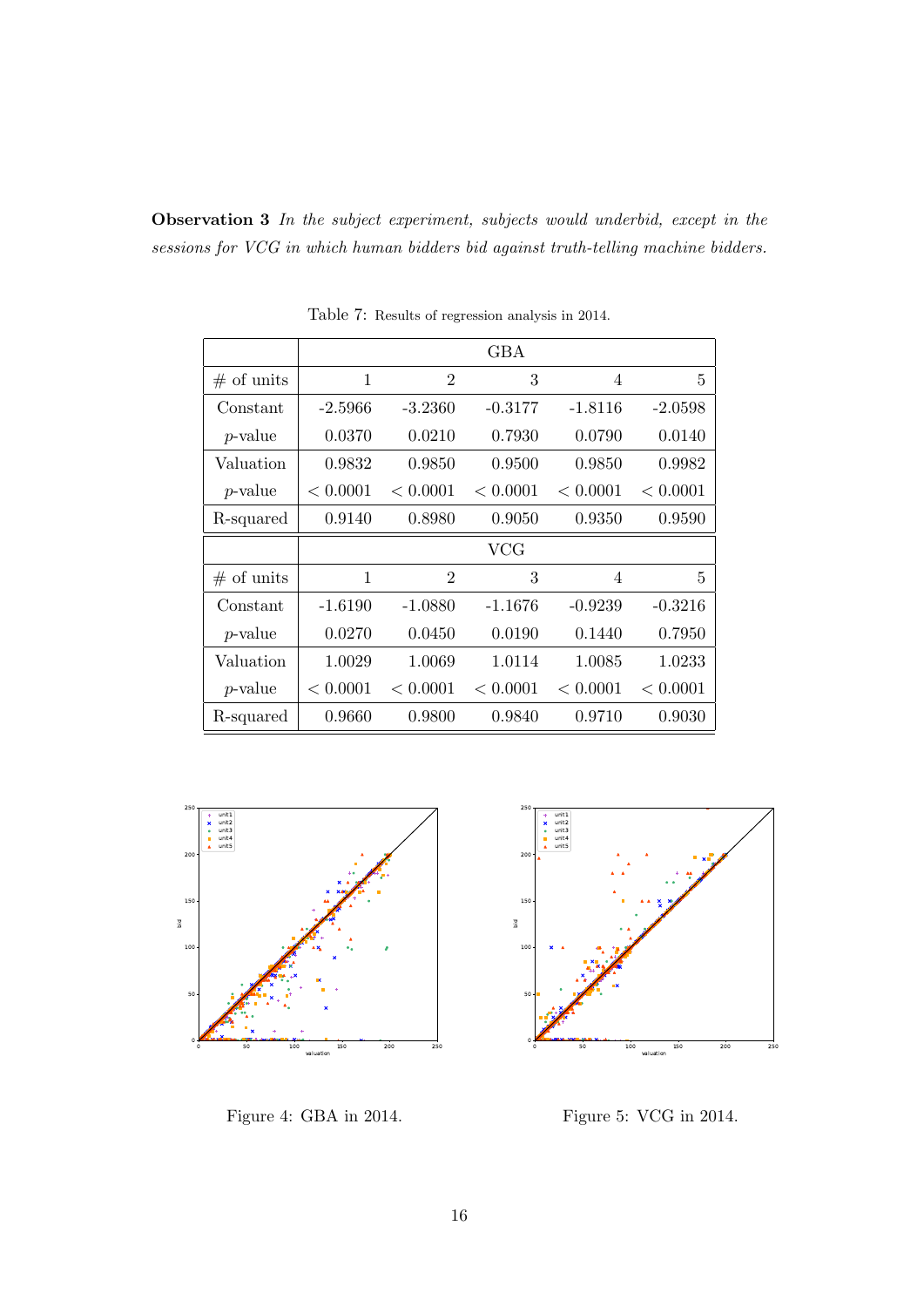|                 |           |                | GBA       |           |           |
|-----------------|-----------|----------------|-----------|-----------|-----------|
| $#$ of units    | 1         | $\overline{2}$ | 3         | 4         | 5         |
| Constant        | $-1.1523$ | $-3.6660$      | $-2.8788$ | $-4.0178$ | $-6.9879$ |
| <i>p</i> -value | 0.6980    | 0.1620         | 0.3110    | 0.1490    | 0.0000    |
| Valuation       | 0.8618    | 0.9063         | 0.8848    | 0.9154    | 0.9761    |
| $p$ -value      | < 0.0001  | < 0.0001       | < 0.0001  | < 0.0001  | < 0.0001  |
| R-squared       | 0.7060    | 0.7720         | 0.7220    | 0.7580    | 0.8700    |
|                 |           |                |           |           |           |
|                 |           |                | $\rm VCG$ |           |           |
| $#$ of units    | 1         | $\overline{2}$ | 3         | 4         | 5         |
| Constant        | 0.7320    | $-6.3762$      | $-6.5492$ | -5.3207   | $-6.4748$ |
| <i>p</i> -value | 0.8420    | 0.0440         | 0.0400    | 0.0960    | 0.0050    |
| Valuation       | 0.7857    | 0.9030         | 0.9219    | 0.9173    | 0.9693    |
| $p$ -value      | < 0.0001  | < 0.0001       | < 0.0001  | < 0.0001  | < 0.0001  |

Table 8: Results of regression analysis in 2016.



Figure 6: GBA in 2016.

Figure 7: VCG in 2016.

As for individual bidding behavior, GBA and VCG show a sharp contrast when a human bidder competes against machine bidders; underbidding was observed in GBA, while overbidding was observed in VCG.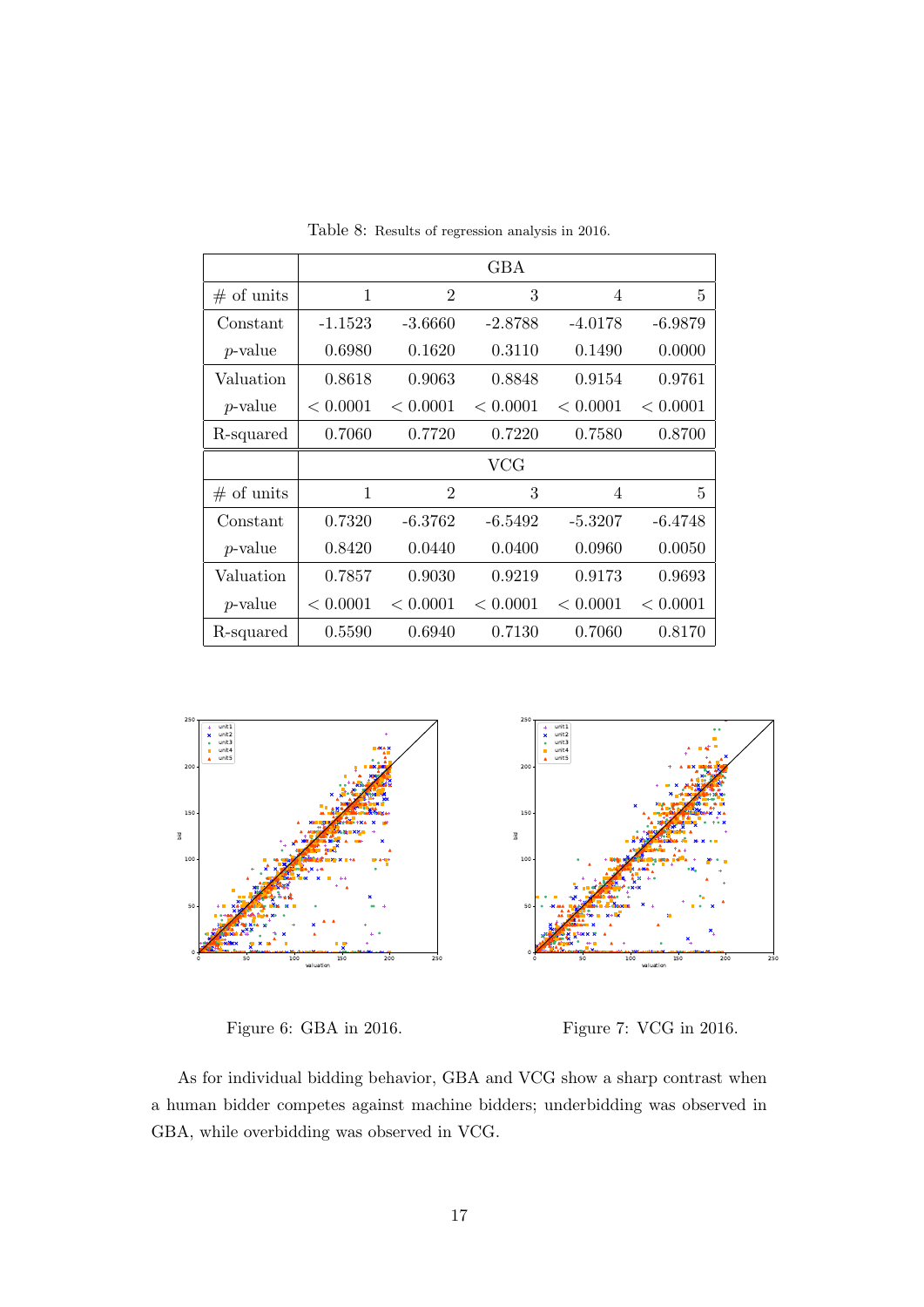#### **5 Final remarks**

There is little literature on subject experiments which investigated how approximation algorithms of the VCG mechanism work in the multi-unit non-reverse auctions to which Kothari et al. (2005) referred. Kagel and Levin (2001), for instance, studied subjects' bidding behavior in multi-unit auctions, but they imposed a uniform price on all units of the item.<sup>3</sup> We thus carefully prepared for the experimental design. In this paper, it is assumed that for all bidders, each unit valuation is drawn independently of the other unit valuations. As is mentioned in Section 1, we found that it was better for us to do so from a result of a preliminary experiment.

The preliminary experiment was conducted also at the University of Tsukuba. We had 4 sessions on February 13 and 14 in 2015. Each session consists of 20 rounds in total, and 2 sessions are paired; In a session unit valuations were drawn in random order in the first 10 rounds and they were drawn in monotone non-increasing order in the second 10 rounds, and the order of the display of unit valuations was reversed in another session. The other part of the experimental design was completely the same as the one described in this paper. In the data taken from last 5 rounds in each treatment, the average rate of seller's revenue was 0.977 with standard deviation 0.0132 when unit valuations are drawn in random order, whereas it was 1.0564 with standard deviation 0.2581. We will show more detail comparisons between those two treatments in another paper.

At the end, we leave two remarks for future investigation. Chen and Takeuchi (2010) reported underbidding in VCG, although they studied combinatorial auctions. Kagel et al. (2001) conducted an experiment in which a human bidder with flat demand for two units competes against machine bidders each demanding a single unit, and they reported overbidding of each human bidder for both units. It is interesting that Observation 3 is similar to these results, although the direct comparison to them is not appropriate. The other remark is on Observation 2; Not only in VCG but also even in GBA, the number of 95% truth-telling unit bids in the environment of a human budder and two machine bidders is about twice as many as the one in the environment of all human bidders, although it is not clear in theory whether each bidder has an incentive to submit his or her true unit valuations in GBA. Thus, it is an open question to identify some reason why subjects learned such a bidding behavior.

 $3$ Kagel and Levin (2016) is a comprehensive survey of experimental results in various auctions and mechanisms. Dobzinski and Nisan (2015) showed the latest theory in multi-unit auctions.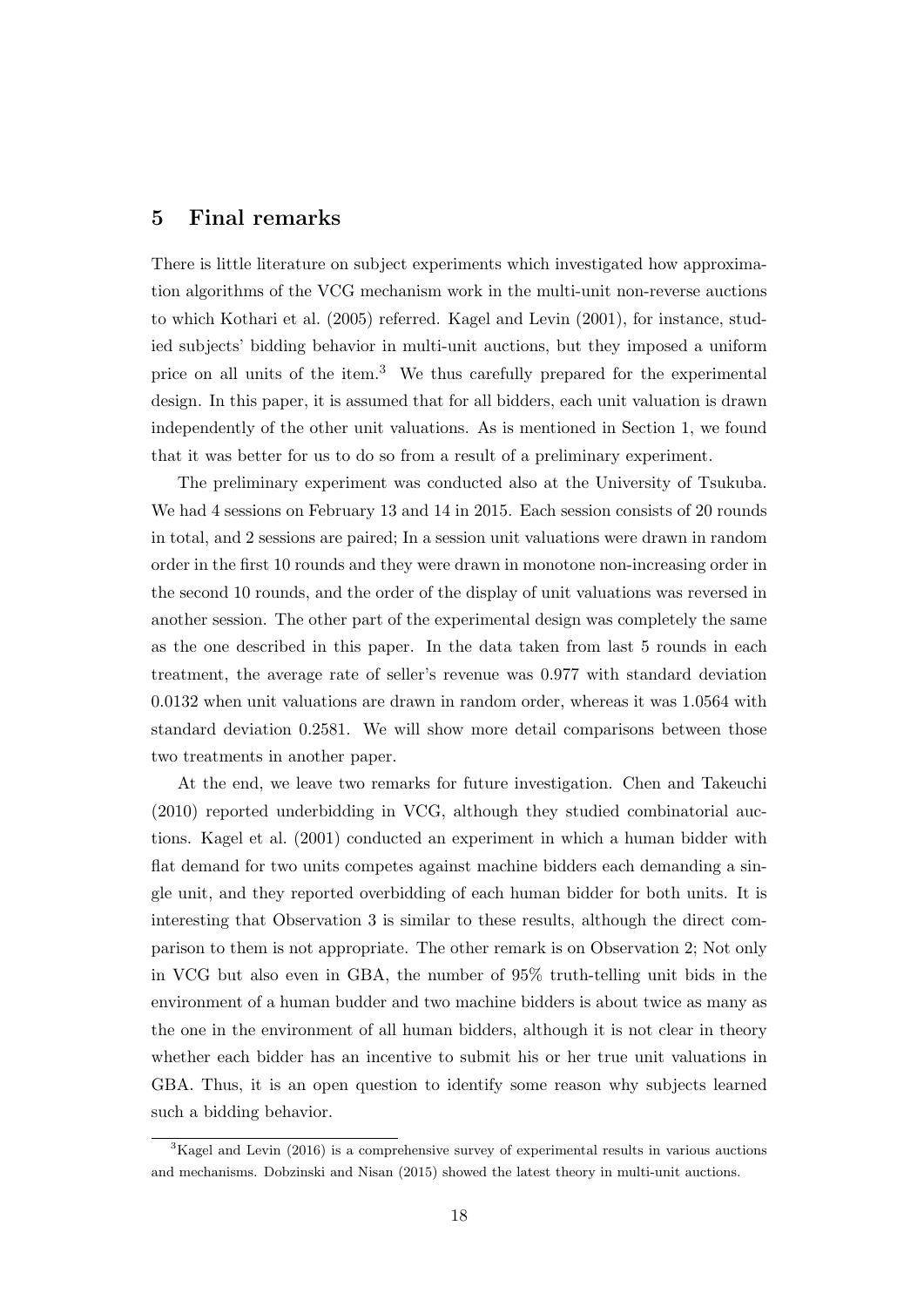#### **References**

- Ausubel, L. M., 2004. An efficient ascending-bid auction for multiple objects. *American Economic Review* 9, 1452-1475.
- Chen, Y., Takeuchi, K., 2010. Multi-object auctions with package bidding: An experimental comparison of iBEA and Vickrey. *Games and Economic Behavior* 68, 557-569.
- Dobzinski, S., Nisan, N., 2015. Multi-unit auctions: Beyond Roberts. *Journal of Economic Theory* 156, 14-44.
- Dyer, M. E., 1984. An  $O(n)$  algorithm for the multiple-choice knapsack linear program. *Mathematical Programming* 29, 57-63.
- Kagel, J. H., Levin, D., 2001. Behavior in multi-unit demand auctions: Experiments with uniform price and dynamic Vickrey auctions. *Econometrica* 69, 413-451.
- Kagel, J. H., Kinross, S., and Levin, D.. 2001. Comparing efficient multi-object auction institutions. mimeo., Ohio State University.
- Kagel, J. H., Levin, D., 2016. Auctions: A survey of experimental research. In *Handbook of Experimental Economics* vol. II, Kagel, J. H., Roth, A. E. (eds.) Princeton University Press, 563-637.
- Kothari, A., Parkes. D. C., Suri, S., 2005. Approximately-strategy proof and tractable multi-unit auctions. *Decision Support System* 39, 105-121.
- Takahashi, S., Shigeno, M., 2011. Approximation algorithms for a winner determination problem of single-item multi-unit auctions. *JSIAM Letters* 3, 29-32.

#### **Appendix: Examples in the instruction**

In the instruction, we explained GBA and VCG with the following examples.

#### **GBA**

Item allocation problem: 5 steps in total. Unit valuations are given as below. Bidders are asked to bid per unit for each unit.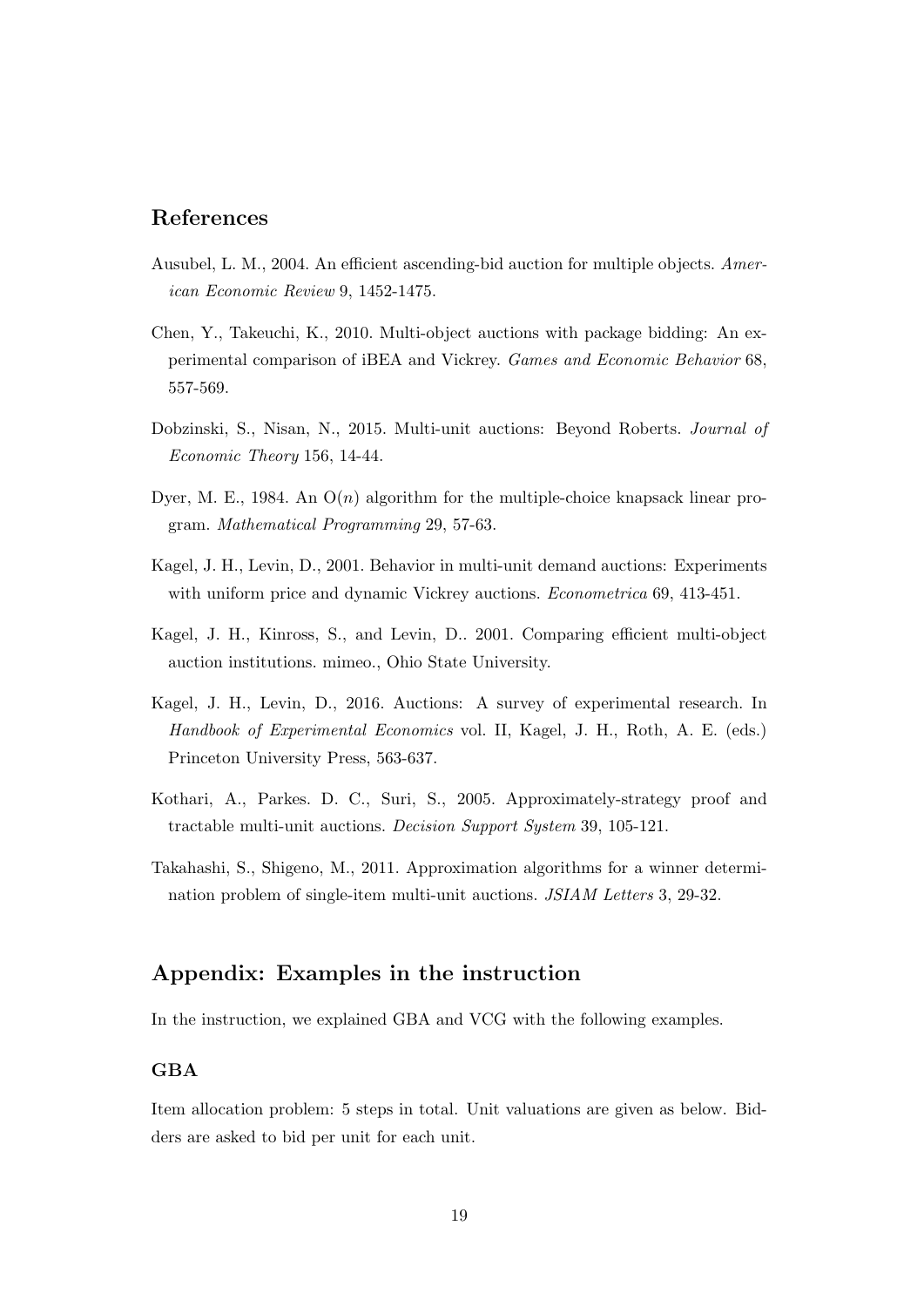|          |           |               |               | 2             |
|----------|-----------|---------------|---------------|---------------|
| Bidder   | valuation | $80 \times 1$ | $60 \times 2$ | $55 \times 3$ |
|          | bid       | $75 \times 1$ | $55 \times 2$ | $40 \times 3$ |
| Bidder 2 | valuation | $40 \times 1$ | $70 \times 2$ | $65 \times 3$ |
|          | bid       | $40 \times 1$ | $63 \times 2$ | $65 \times 3$ |

- 1. Find the highest unit bid. Give "tentatively" the unit to the highest unit bidder.
- 2. Update the other unit bids of the highest unit bidder in the following way; The highest unit bid is 75 cast by bidder 1 for 1 unit.
	- updated unit bid for 2 units =  $\frac{55 * 2 75 * 1}{(2 1)} = 35$
	- updated unit bid for 3 units =  $\frac{40 * 3 75 * 1}{3 1} = 22.5$ .

| Bidder   | valuation | $80 \times 1$ | $60 \times 2$ | $55 \times 3$   |
|----------|-----------|---------------|---------------|-----------------|
|          | bid       |               | $35 \times 2$ | $22.5 \times 3$ |
| Bidder 2 | valuation | $40 \times 1$ | $70 \times 2$ | $65 \times 3$   |
|          | bid       | $40 \times 1$ | $63 \times 2$ | $65 \times 3$   |

3. Find the highest (updated) unit bid. Give tentatively the corresponding unit to the highest (updated) unit bidder.

This bidder is also called a "tentative winner".

- 4. *•* If all units are just assigned, the assignment is then implemented.
	- *•* If some units are not assigned, go to step 2.
	- *•* If the number of units is less than the sum of assigned units (there is the "excess demand"), then go to step 5.

The highest (updated) unit bid is 65 cast by bidder 2 for 3 units. In the first round, bidder 1 was assigned 1 unit as a tentative winner, and thus there is the excess demand. Thus, go to step 5.

- 5. Choose such an allocation that maximizes the total amount of bids among the allocations of tentative winners.
	- *•* 1 unit to bidder 1 and 2 units to bidder 2. Total amount of bids =  $75 * 1 + 63 * 2 = 201$